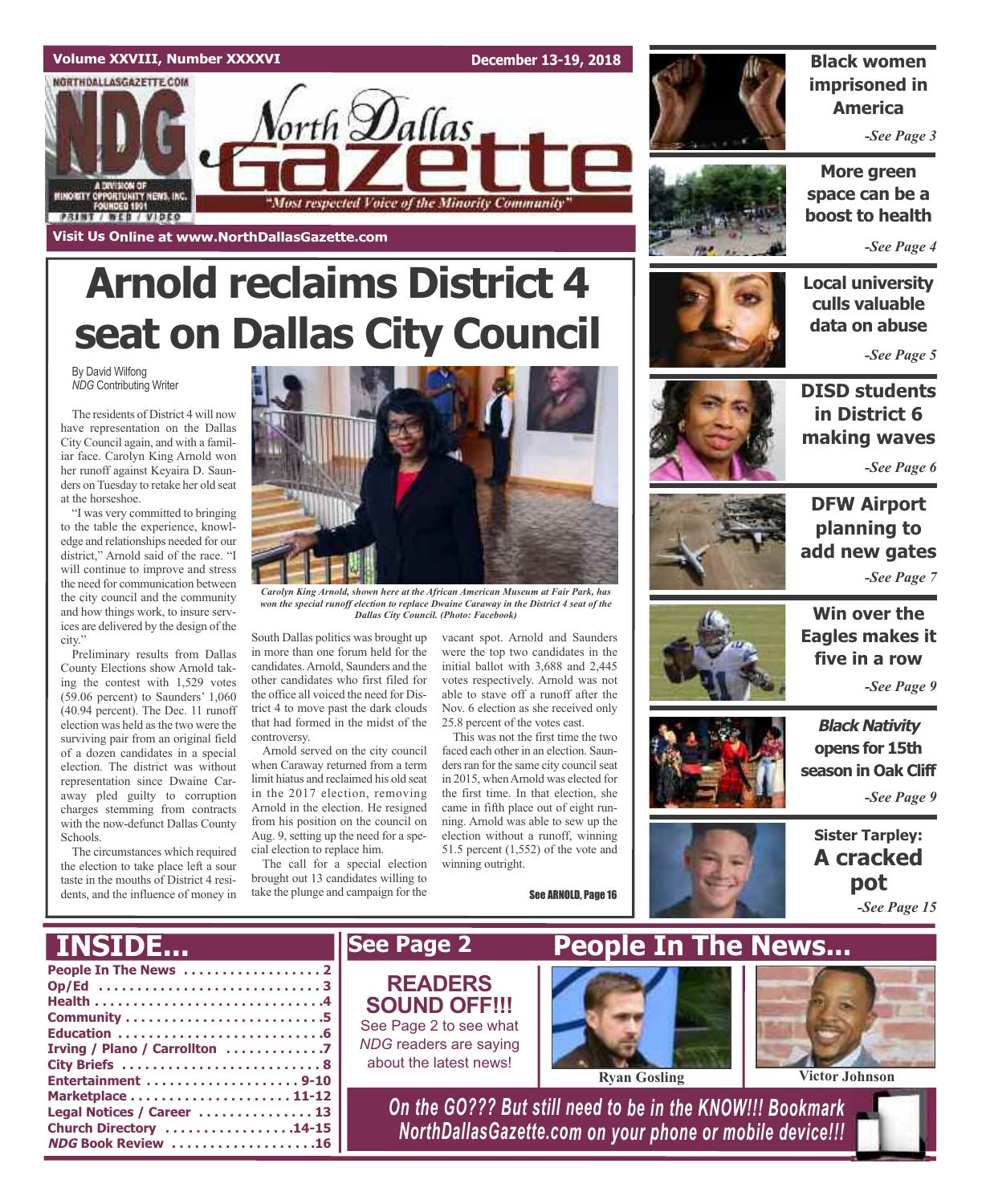### **People in the News www.NorthDallasGazette.com**

### **Ryan Gosling**

Ryan Gosling shared his personal experiences from the front lines of Congo's struggle for human rights in a discussion at UCLA on Dec. 10.

The Academy Awardnominated actor appeared at an event sponsored by UCLA School of Law's Promise Institute for Human Rights to mark International Human Rights Day and promote a new book, "Congo Stories: Battling Five Centuries of Exploitation and Greed," which features photographs he took there.

At the Fowler Museum at

### **Victor Johnson**

Victor Vonico Johnson, a resident of Carrollton, Texas, is a husband, father, and motivational mentor to many. He is also a real estate investor with more than \$1,000,000 in single-family rental properties throughout Texas, Kansas and Georgia. Johnson wears even more hats; he is a published author and the Senior Managing Partner of 555 Equity, LLC, and a real estate investing and property management company.

Johnson's new non-fiction/self-help book is entitled, *Proven Pathways To Wealth & Happiness*. His ob-



UCLA, Gosling joined the book's authors, Fidel Bafilemba and John Prendergast, and contributor Chouchou Namegabe to discuss the devastating impact of global superpowers' ongoing activities in the central African nation.

Gosling said his lens caught people demonstrating what he called "small but really clear expressions of hope."

"A girl getting dressed and walking to school. Or a kid dressing up like Spider-Man. Or a woman bringing home newborn twins," he said. "Even a young man sort of cleaning his white sneakers before going out to hang out with his friends. There was this theme of hope … this refusal to be broken."

Prendergast, the founding director of the nonprofit Enough Project, explained that the nation has been

nances, and improve my credit score from 550 to a consistent 750+," Johnson

In the Forward, Johnson points out that, "by planting specific thoughts and visions into your mind, you have the

shared.

devastated by an array of internal and external forces.

"Human traffickers, kings, colonists, presidents, tycoons, bankers, mining magnates, arms dealers, mineral smugglers, elephant poachers — all have colluded with certain leaders in the Congo, the Benedict Arnolds of the Congo, if you will, to loot the people and the natural resources of this incredibly rich country," he said.

But he stressed that the people of the nation are "battling back," a fact that he observed on trips to the region with people including Gosling.

Namegabe, a journalist

In addition to Mindset Change, the chapter on the Law of Attraction is in alignment with the first topic. Johnson reminds the reader that what you spend your time thinking about ultimately shapes and controls your life. Focus on negative, you attract negative energy, but the good news is the fact the reverse is true. He encourages readers to focus more on putting together the best plan for your goals, maintain a positive spirit and allow the universe to worry about the details of how it will ultimately work out.

The book is available on Amazon or at nicodonprojects.com.

who founded the grassroots initiative Anzafrika to empower women in places where they are most threatened, recounted the horrors that she witnessed in her home country. But she also shared her reasons for optimism, including the fact that fellow Congolese activist Denis Mukwege had been awarded a share of the Nobel Peace Prize earlier in the day.

Bafilemba encouraged the audience members to join him in his work to improve the lives of the people in the region — some of whom, he said, work at gunpoint to mine minerals that are used in electronic

Writing is not Johnson's

devices purchased by American consumers.

Promise Institute executive director Kate Mackintosh led the panel discussion, and Dr. Eric Esrailian, a faculty member of the David Geffen School of Medicine at UCLA who is also a filmmaker and human rights activist, delivered opening remarks.

Gosling is a Canadian actor and musician. He began his career as a child star on the Disney Channel's "The Mickey Mouse Clu"b (1993–1995), he also appeared in "Remember the Titans" with Denzel Washington.

providing quality customer service and those who focused on compliance. His career, which began in Georgia and now is based in Texas, has spanned across 21 years.

Johnson aspires to continue motivating and mentoring people from all walks of life. He wants to encourage them to discover ways to overcome adversity, tackle their debts, and increase their earnings. Freeing themselves from the shackles of debt, gaining more confidence in their talent and abilities he believes will help them to live a life of true happiness, by achieving good health and financial freedom.

Family Cases

### jective is to help others overcome the burden of debt and ability to bring those thoughts into being." Using positive affirmations, having them in places where he can frequently see them is one of the tools that helped Johnson

"This book outlines my



bad money management.

personal journey of how I was able to change my mindset about my personal fi-



**NDG Readers Sound Off...**

**Ed Gray,** *NDG* **Senior Columnist: A look at the legacy of George Herbert Walker Bush**

My thoughts as written in my last column in the @NDGEditor #Newspaper on the #BushFuneral & #Bush41Legacy Bob calls it right thank u sir

> *- Ed Gray* via Twitter

Thanks Ed. You have a new follower! *-- @BobMarsdale*

via Twitter

Yes! Let it begin with me.



via Twitter

Other Tweets: **@edgray1906**

#SundayMorning at

Grayhaven, reading my latest @NDGEditor article on Trump bashing #blackgirlmagic, in defense of # b l a c k w o m e n t h a t #Trump regularly insults @Yamiche@AprilDRyan  $@abbydbhillip$  the attack on #blackwomen in the media we assert #Press-Freedom

"Do Dallas Residents Need Community Water Fluoridation? Yes, and Here's Why" https://northdallasgazette.com/2018/01/17/

guest-op-ed-do-dallas-residents-need-communitywater-fluoridation-yes-andheres-why/#.WmDtK-FjvIbE.twitter … via @NDGEditor

Read my op-ed in the @NDGEditor to learn why counterfactual textbooks hurt Texas students. "It is detrimental to the future of our state to teach children an incorrect version of history." #txed #txlege

**To share your opinion visit**

first creative professional pursuit. He also was the manager for the R&B Soulsinging duo, Slick & Rose. He served as the Executive Producer for their debut album, "Objects in the Mirror" released in 2003, while also hosting radio shows, open mics, talent events and community showcase television shows in his colorful career.

In his corporate life, Johnson has served as a general manager and director of call centers. Through his positions in corporate America, Johnson mentored dozens within working professionals in the areas of collections,

Criminal Defense

### -- *@SandraMuscle* @TxOHC - Executive Director Beth Stewart, has written a Guest Op-ed for the *North Dallas Gazette*,

**@JohnsonForTexas**

**NorthDallasGazette.com**



\$69\* DIVORCE

*2 | December 13-19, 2018 | North Dallas Gazette*

*For the 411 in the community, go to www.northdallasgazette.com*

¥ If you qualify. \*Fees quoted above are minimum down payment needed to begin processing your case.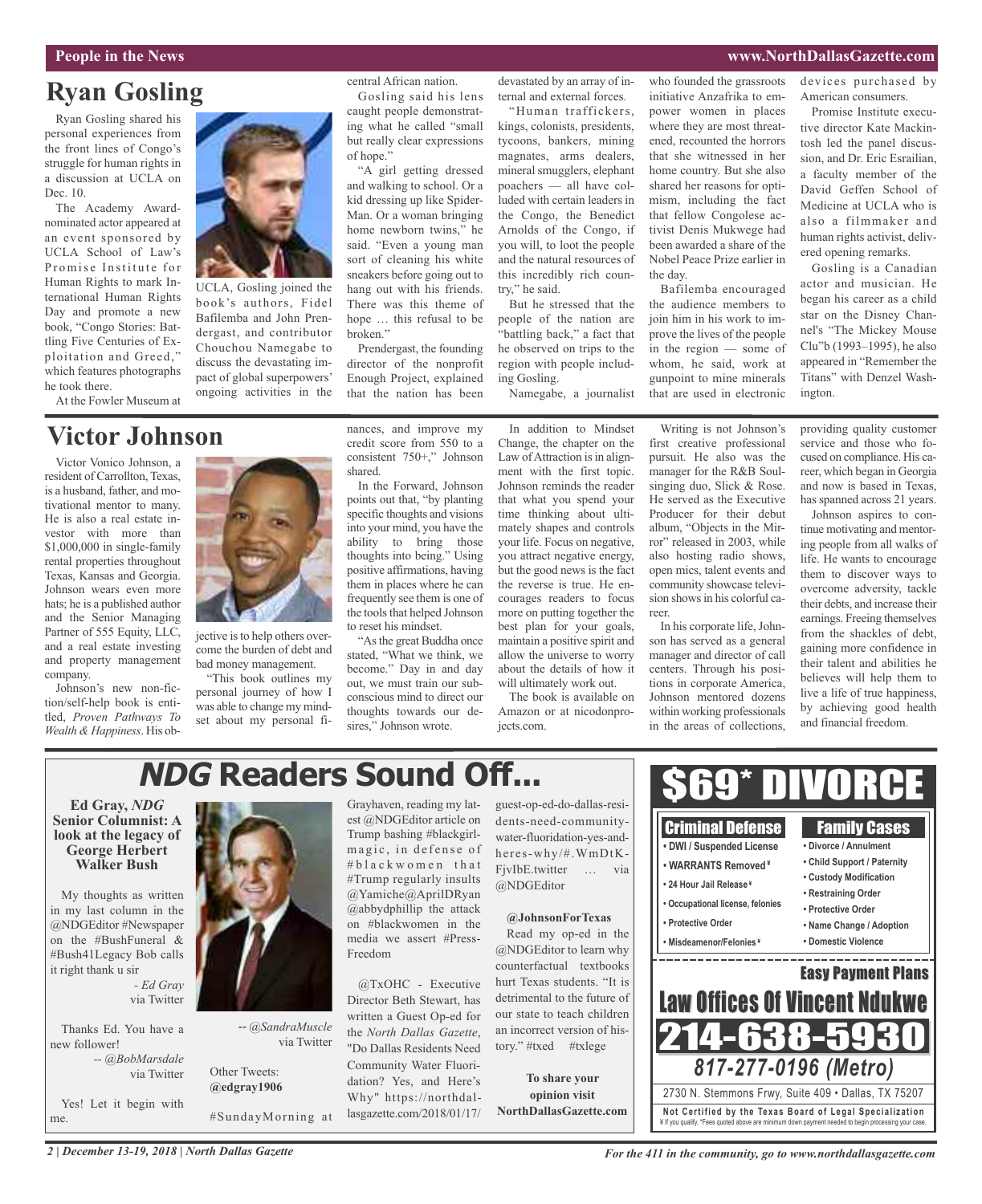### **www.NorthDallasGazette.com Op-Ed**





### P.O. Box 763866 - Dallas, Texas 75376-3866 Phone: 972-432-5219 - Fax: 972-509-9058

*"Do what you say you are going to do ... when you say you are going to do it."*

### **Publisher's Office:**

publisher@northdallasgazette.com

### **Sales Department:**

marketing@northdallasgazette.com 972-509-9049

### **Editorial Department:** editor@northdallasgazette.com

#### **Online:**

www.NorthDallasGazette.com www.twitter.com/NDGEditor www.facebook.com/NorthDallasGazette www.pinterest.com/NDallasGazette www.instagram.com/NorthDallasGazette

### STAFF

**Religious/ Marketing Editor** *Shirley Demus Tarpley ("Sister Tarpley") NDG* **Senior Columnist** *Ed Gray* **Columnist** *A.D. Jenkins* **Contributing Writers** *Tiffany Gilbert Jackie Hardy Rachel Hawkins Angela Loston Jacquinette Murphy Dwain Price Terri Schlichenmeyer Nicole Scott David Wilfong*

**Chairman Emeritus** *Jim Bochum 1933 – 2009*

**Published By** *Minority Opportunity News, Inc.*

> **Editor** *Ruth Ferguson*

**Web Master** *Todd Jones*

**Community Marketing** *Nadina Davis*

**Account Executive** *LaRoyce Jones*

> **Production** *David Wilfong*





*in July 1991, by Mr.Jim Bochum and Mr.Thurman R. Jones. North Dallas Gazette is a wholly owned subsidairy of Minority Opportunity News, Inc.*

## **The growing and disproportionate imprisonment of Black women in America**

By Stacy M. Brown NNPACorrespondent

Missy Venable (not her real name) said she has trouble sleeping at night.

It's not the typical case of insomnia. It's the after effects of spending more than 7 years in prison – which, incidentally, is where her fellow inmates began calling her "Missy," and the name just stuck.

She made up her last name for this article, choosing to hide her identity because her children are both of school age and Venable said she doesn't want their classmates teasing them.

It's a similar story to that shared by her friend, Tina Blackman – also a fictious name.

Blackman, who said she's in her mid-40s, spent nearly 9 years in prison. "When I went in, I left behind two teenagers and one child that was 8 years-old and autistic and another child that was 2," Blackman told NNPA Newswire.

While Venable was imprisoned for insurance fraud, Blackman was sentenced on drug charges.

After hearing their stories, one might wonder, why so much time?

Venable said she thought she was referring people to get legitimate assistance with old, broken down vehicles and didn't know the auto shop's owner, who was once one of her closest friends, was committing insurance fraud.

Blackman said her exboyfriend always denied being a drug dealer and she could find no evidence that he was. No bankroll, no fancy car and certainly not a stack of cash, because she was often late on rent and utility payments.

"Every day, I'd take mail to his friend's because his friend didn't have a reliable mailbox," Blackman explained. "They all looked just like regular mail, letters and stuff," she said.

However, one of the envelopes contained drugs and she was charged for selling narcotics.

Blackman and Venable are part of an alarming trend: The growing and disproportionate imprisonment of Black women in America.

Arecent NAACPCriminal Justice Fact Sheet noted that between 1980 and 2015, the number of people incarcerated in America increased from roughly 500,000 to over 2.2 million.

Today, the United States makes up about 5 percent of the world's population and has 21 percent of the world's prisoners.

Also, according to the Fact Sheet, 1 in every 37 adults in the United States, or 2.7 percent of the adult population, is under some form of correctional supervision.

Further in 2014, African Americans constituted 2.3 million, or 34 percent, of the 6.8 million correctional population total and Black people are incarcerated at more than 5 times the rate of whites.

The imprisonment rate for African American women is twice that of white women.

"The Status of Black Women in the United States, (SOBW)" was released in June 2017 and coauthored by the Institute for Women's Policy Research in Washington and the National Domestic Workers Alliance in New York.

That report revealed that Black women are more prone to being jailed than White women, and that tendency starts in school.

Racial disparities in discipline exist throughout the nation's education system, the SOBW researchers said.

Black girls between 2011 and 2012 accounted for 45 percent of all girls suspended from K-12 public schools nationally, and they represented 42 percent of all girls expelled. They were suspended and expelled at higher rates than Black boys, according to the SOBW as reported by NewAmerican Media which also noted that the "nation's Black women are jailed at unfair rates."

Disciplining of Black girls appears to be influenced by school administrators'stereotypes and racial biases, the SOBW researchers said.

Black girls are more likely to be seen as disruptive or loud, compared with other students. They're more often punished for dress-code violations, talking back to teachers and "defiance" than other girls.

What's worse, Black girls with disabilities are more prone to being suspended from school than other Black girls.

A June 2018 report from the Center for American Progress(CAP)noted that infant mortality and mass incarceration are major issues

**Promoting poor nutrition**

#### By Congresswoman Eddie Bernice Johnson

A recent decision by the United States Agriculture Department to lower nutritional standards in foods that are served to public school children is unfortunate, unwise and could lead to additional children in our country becoming victims of life-threatening health challenges such as obesity, and diabetes.

The policy is an affront to those of us that worked to pass the Healthy, Hunger-Free Kids Acts of 2010 which was signed into law by President Barack Obama, who, with his wife, Michelle, advocated for higher nutritional standards for school children.

The legislation was designed to increase the daily nutritional intake of low-income children in our nation's schools. The school meals that many of these children receive are the only nutritious ones that they receive during the day. Sociologists and health experts have found links between proper foods and the ability to learn.

The welfare of poor children does not seem to be the concern of the Trump administration and its agriculture secretary, Sonny Perdue, a trained veterinarian who had been in his posiaffecting the Black community. But while they are often thought of and dealt with on separate tracks, structural racism firmly connects these critical issues.

Structural racism exposes Black women to distinct stressors – such as contact with the criminal justice system – that ultimately undermine their health and the health of their children, according to the CAP report.

The number of incarcerated U.S. women overall has increased dramatically in recent decades – from just 26,000 in 1980 to 219,000 in 2017.

Perhaps unsurprisingly, the spike in female incarceration has disproportionately affected Black women, especially young Black women.

While Black women overall are twice as likely to be imprisoned as their white counterparts, Black women ages 18 to 19 are three times more likely to be imprisoned than their white counterparts, the CAP report noted.

Alarmingly, the report concluded that if current incarceration trends continue, 1 in 18 Black women will be imprisoned at some point in their lifetime.

One of the many detrimental effects of incarceration is that it's associated with higher odds of low birth weight, preterm birth, and infant mortality.

Mass incarceration has exposed millions of black women to dangerous stressors that threaten their health and the lives of their offspring, CAP officials said, while noting that lawmakers must act to put an end to this persistent form of structural racism.

tion since the spring of 2017.

Proper child nutrition for our nation's school children began in 1966 when President Lyndon Baines Johnson, who had been an educator before going into politics, signed into law the Child Nutrition Act which, among other things, made school lunches available to children from low-income households.

For the 411 in the community, go to www.northdallasgazette.com December 13-19, 2018 | North Dallas Gazette | 3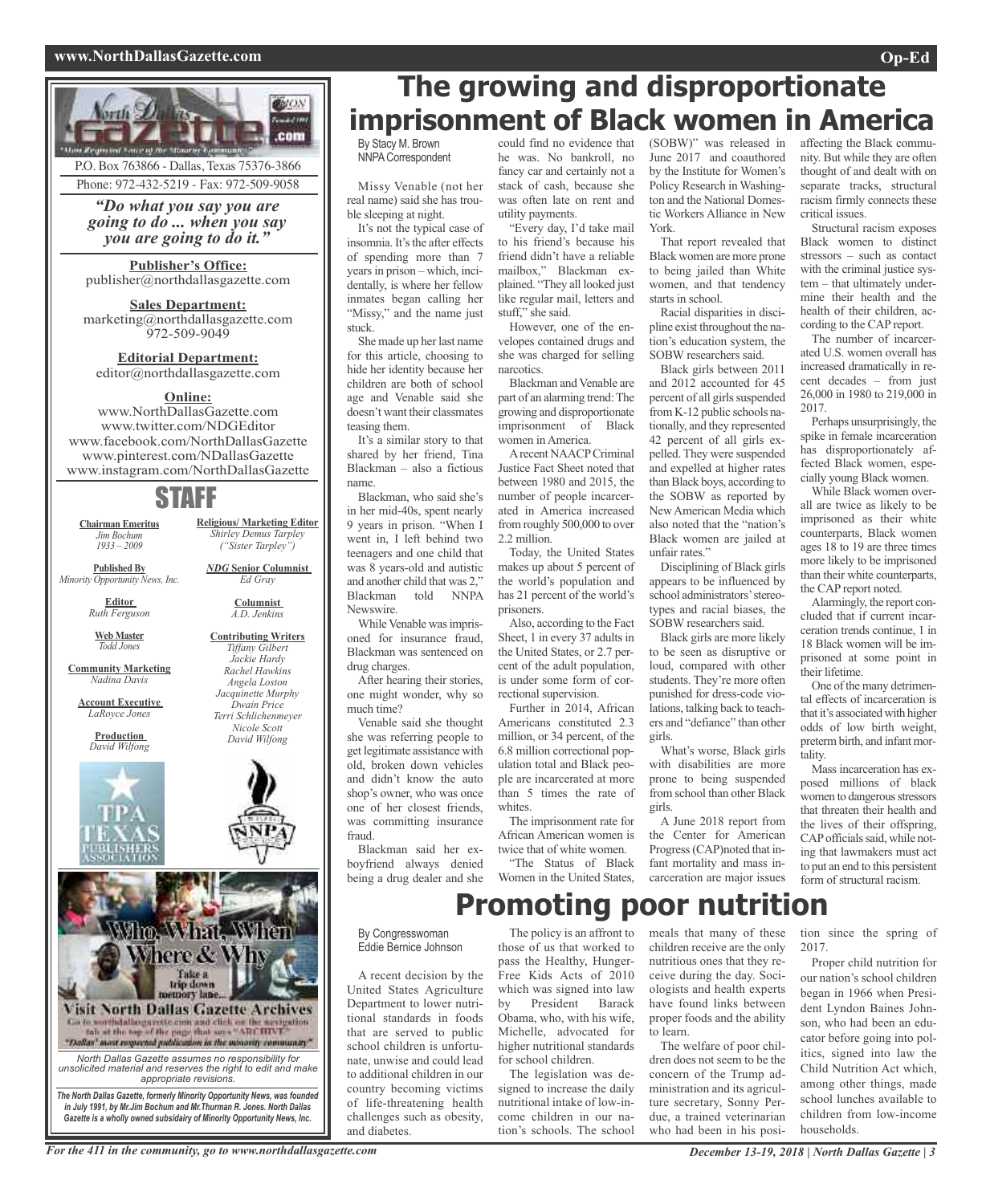### **Health www.NorthDallasGazette.com**

## **Tips for staying healthy while traveling during the holidays**

The holiday season is one of the most popular times to travel, and chances are you and your family may be preparing for holiday travel now. While vacations are a great way to relax, travel can also take a toll on your health. When traveling there are many obstacles to making healthy decisions, but following a few tips and recommendations can help your family have a healthy yet fun holiday season.

Whether you are traveling by plane or car, getting enough sleep the night be-

fore is essential to starting off your trip right. Research has proven that fatigue can lower the immune system causing you to be more susceptible to catching a virus. Thus, begin packing early so you and your family are well rested for the day of driving or air travel. Since air travel increases the risk of catching the cold or flu, we recommend increasing water consumption to stay hydrated during your trip as well as packing bacterial wipes in your carry on luggage. Using a bacterial wipe to clean im-

mediate surrounding objects such as your headrest, armrest, and tray table is a simple way to eliminate germs that can be contracted on an airplane. Also, check with your family physician for suggested multivitamins that would be most beneficial to you. This will ensure you get the best vitamins for your specific immune system.

These prevention tips can help decrease the chances of your catching a virus, but managing your food intake is important as well. As you pack for your trip, plan to a pack a small meal or snack for the drive or flight. Gas stations and airports do not always offer the healthiest of options. Packing a few healthy snacks such as fruit, nuts or protein bars can help you steer away from unhealthy decisions.

When you and your family reach your destination, continuing to exercise and maintain healthy food selections is key. Vacations can offer a variety of family fitness activities; you just may have to get creative. If you are in a cooler climate, iceskating can be a great fitness option. If you are in a warmer climate, snorkeling could be a fun and fit option. The holiday season is a time filled with unhealthy foods, especially when on vacation. While indulging in a few of your favorite treats during the holiday season isn't detrimental, we recommend following the 80/20 rule. This "rule" allows for 80 percent of your food intake to be healthy foods with 20 percent being everything else. This gives you the flexibility to still enjoy the foods

you love but maintain healthy portions.

The holidays are a time for joy and celebrations. We hope following these tips and recommendations allows you and your family to enjoy a healthy holiday season.

*Dr. Sarah E. Laibstain is a general family medicine practitioner at Family Medicine Associates of Texas in Carrollton. She thoroughly enjoys improving the health and lives of individuals ranging from young children to adulthood.*

## **Neighborhoods with more green space may mean less heart disease**

(Journal of the American Heart Association) People who live in leafy, green neighborhoods may have a lower risk of developing heart disease and strokes, according to new research published in the Journal of the American Heart Association, the Open Access Journal of the American Heart Association/American Stroke Association.

In this study, the first of its kind, researchers from the University of Louisville investigated the impact of neighborhood greenspaces on individual-level markers of stress and cardiovascular disease risk.

Over five-years, blood and urine samples were collected from 408 people of varying ages, ethnicities and socioeconomic levels,



then assessed for biomarkers of blood vessel injury and the risk of having cardiovascular disease. Risk was calculated using biomarkers measured from blood and urine samples. The participants were recruited from the University of Louisville's outpatient cardiology clinic and were largely at elevated risk for developing cardiovascular diseases.

The density of the greenspaces near the participants' residences were measured using the Normalized Difference Vegetation Index (NDVI), a tool that indicates levels of vegetation density created from satellite imagery collected by NASA and USGS. Air pol-

lution levels were also assessed using particulate matter from the EPA and roadway exposure measurements.

Researchers found living in areas with more green vegetation was associated with:

• lower urinary levels of epinephrine, indicating lower levels of stress;

• lower urinary levels of F2-isoprostane, indicating better health (less oxidative stress);

• higher capacity to repair blood vessels.

They also found that associations with epinephrine were stronger among women, study participants not taking beta-blockers - which reduce the heart's workload and lower blood pressure -- and people who

had not previously had a heart attack.

"Our study shows that living in a neighborhood dense with trees, bushes and other green vegetation may be good for the health of your heart and blood vessels," said Aruni Bhatnagar, Ph.D., lead study author and professor of medicine and director of the University of Louisville Diabetes and Obesity Center. "Indeed, increasing the amount of vegetation in a neighborhood may be an unrecognized environmental influence on cardiovascular health and a potentially significant public health intervention.'

The findings were independent of age, sex, ethnicity, smoking status, neighborhood deprivation, use of statin medications and roadway exposure.

Previous studies have also suggested that neighborhood greenspaces are associated with positive effects on overall physical and psychosocial health and well-being, as well as reduced rates of death from cardiovascular and respiratory diseases, and improved rates of stroke survival, according to Bhatnagar. However, these reports are largely limited by their reliance on self-reported questionnaires and arealevel records and evaluations, said Bhatnagar.

## **Parkland launches Center for Nursing Excellence**

Registered nurses are the largest employed group in most healthcare systems and have a significant impact on patient health outcomes. Currently, Parkland Health & Hospital System is home to 4,131 nurses system-wide. Across the nation, the competitive demand for skilled nurses continues to grow. As part of its commitment to recruiting, training and retaining highly-qualified nurses, Parkland recently launched a new Center for Nursing Excellence.

"The Center's mission is to provide our nurses with a wide range of opportunities and services to advance their education, professional development, skills and knowledge in research and integration of evidence based practice," said Karen Watts, MSN, RN, NEA-BC, Executive Vice President and Chief Nursing Officer. "Developing current and future nurses is essential for the continuation of positive patient outcomes and retention of skilled staff."

The Center will provide a

central meeting location for nursing activities where nurses can benefit from career coaching and leadership training; information about mentorship programs and national specialty certification; training in research design and implementation, manuscript and report writing; and more.

"The Center gives us a place to focus on our nursing skills and practice enhancement," said Jomie Rillera, RN. "It's also a place where we can connect with other nurses and learn

about their experiences and iourney."

Beyond academic and professional growth, recognition can be a big incentive that may lead to higher morale, overall job satisfaction and nurse retention, Watts added.

"It gives me the feeling that I am valued in this organization," Rillera agreed.

"When we have these programs, nurses are happy and we're more likely to retain them or more likely to be able to recruit good

See PARKLAND, Page 11

Fair Price Offer For Oil and/or Gas Royalty Small "NET" Revenue Interest **No Matter How Small** Fax Information To: 972-509-9058 Call: 972-432-5219 (Leave Message)

**CASH TODAY!!!** 

Email: inquiries1909@gmail.com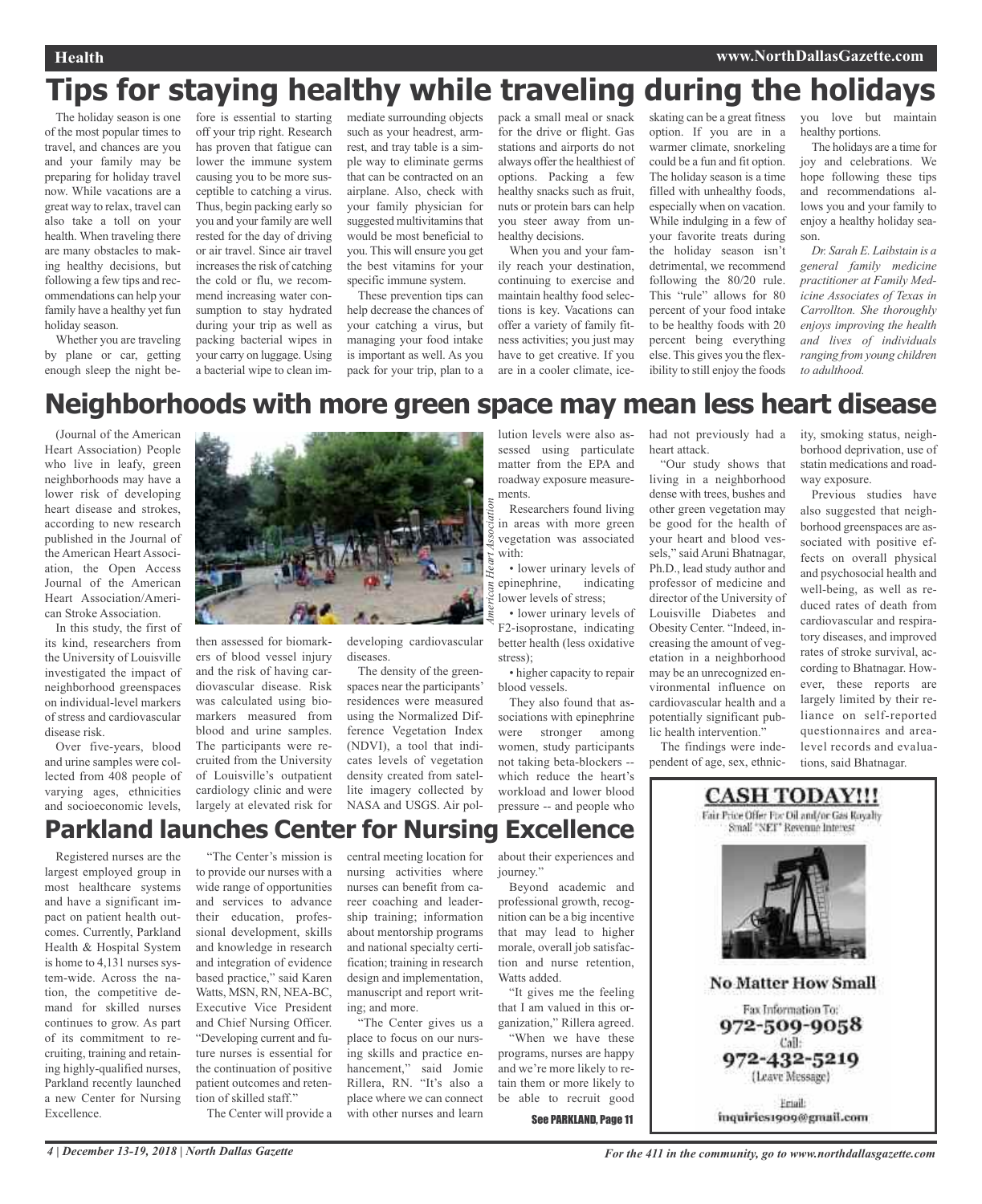## **University team shares new domestic violence data with task force**

The Dallas Police Department receives an average of 42 domestic violence-related 911 calls every day, according to a new report that University of Texas at Dallas researchers wrote for the Dallas Domestic Violence Task Force.

The University's Institute for Urban Policy Research (IUPR) collected and analyzed extensive data on domestic violence for the city for the fourth year in a row, detailing the number of incidents reported to police, lack of shelter space and the outcome of domestic violence casesin the courts as part of a 57-page report.

"The statistics are staggering; the stories behind the numbers are heartbreaking," Dallas Mayor Mike Rawlings said at an Oct. 26 break• 71 percent of the homicide victims were killed with a firearm. • 15,347 domestic violence-related offenses were reported to the Dallas Police Department. • 19 domestic violence arrests per day (average) • 332 victims in emergency shelter each night, up 35 percent from the previous reporting period due to the addition of new shelter beds.

band, girlfriend or wife) from 2014 to 2018.

• 13,378 victims were turned away from shelters because of a lack of space.

**By the Numbers** Researchers from the Institute for Urban Policy Research recently completed their annual report on domestic violence in Dallas. The 2017- 18 Domestic Violence Task Force Report for the city of Dallas includes

• 32 homicides by intimate partners (current or former boyfriend, hus-

the following statistics from June 1, 2017, to May 31, 2018:

• 75 percent of the homicide victims were killed at their homes.

• 219 protection order violations.

• 140 firearms collected through a Dallas County gun surrender program.

fast event at City Hall, where the report was released. Rawlings said it is an important step toward finding effective solutions.

"You can't change anything if you don't measure it," Rawlings said. "We needed more information and more statistics to really understand what we're dealing

with and where we're coming up short in the process." Lead researcher Dr. Denise

Paquette Boots, professor of public policy and political economy and senior research fellow of the IUPR, presented the report at the Domestic Violence Awareness Month event. Boots worked with two research partners:

Dr. Timothy Bray, director of the institute and clinical assistant professor of criminology at UT Dallas, and Anthony Galvan, IUPR's associate director of research and operations.

"Together these data present a cumulative picture of the systemic response to domestic violence and offer a preliminary glimpse into the year-to-year changes, allowing us to track the same metrics over time," Boots said.

The researchers collected more than 3,000 variables that involved hundreds of hours of data cleaning, coding, interpretation and analysis. The report includes data from shelters, the Dallas Police Department, the Dallas County District Attorney's Office, the Dallas CityAttorney's Office, Dallas courts

and an electronic survey of service. It covers the period from June 1, 2017, to May 31, 2018.

The report was funded by gifts from the Communities Foundation of Texas, Dallas Women's Foundation, the Embrey Family Foundation, Mary Kay and Verizon.

Dallas City Council member Jennifer Staubach Gates, who serves as chair of the Domestic Violence Task Force, said the report has helped the group identify solutions, such as holding offenders more accountable and restricting offenders' access to firearms. The report has documented an increase in the number of cases filed that include higher penalties for offenders because of previous or related domestic-violence charges.

"That's why it's so important that we continue to collect and share data from our partners," Gates said.

Paige Flink, CEO of The Family Place, which serves victims of domestic violence, said the report also demonstrates the need for more services to address domestic violence. Shelters turned away 13,378 women, children and men during the reporting period due to lack of space, according to the report.

"The fact that there are 19 arrests for domestic violence per day shows how much more we need in services," Flink said. "Data is key to being able to measure how you're making an impact on an issue. This helps people understand the complexity of domestic violence."

### **Richardson vision study wrapped up and returned to city council**

The Collins/Arapaho Transit-Oriented Development (TOD) and Innovation District Study officially wrapped last week, with a

written report given to the Richardson City Council and a presentation at the City Council work session. Development Services staff

and members of the City's consultant team highlighted the vision, goals and strategies for the 1,200-acre area developed from the ninemonth study, which included extensive input from stakeholders, the City Council, institutional partners(UT Dal-

las, Richland college, DART and the Richardson Chamber) and the public. The results align with and expand

on objectives developed in a 2017 study conducted by the

See STUDY, Page 6



**Schedule Surgery** online at spayneuternet.org ÖR

**For FREE** 

by calling 972-472-3500 walk-in clinic located at: 2223 S Buckner Blvd #203, Dallas, TX 75227

**AREAS SERVED:** 75116, 75134, 75203, 75207, 75208, 75210, 75211, 75212, 75215, 75216, 75217, 75223, 75224, 75226, 75227, 75228, 75232, 75233, 75236, 75237, 75241, 75249, 75253

*For the 411 in the community, go to www.northdallasgazette.com*

### *December 13-19, 2018 | North Dallas Gazette | 5*

**Community**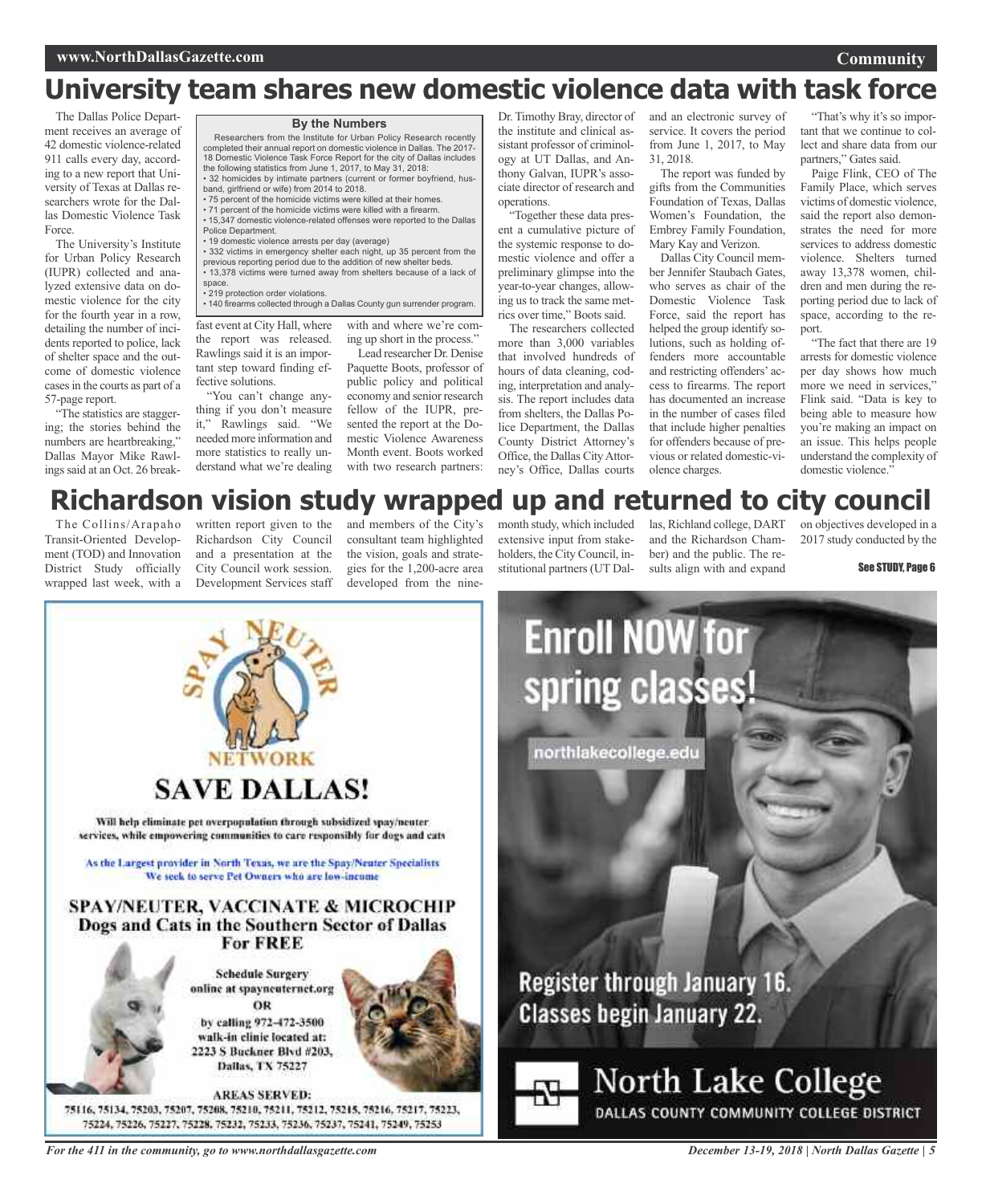### **Education www.NorthDallasGazette.com**

## **Students and staff in District 6 are making waves and leaving their mark in our community and beyond**



Jihan Mitchell, visual arts teacher at T. L. Marsalis Elementary, brims with pride at this year's student-led photography exhibit at the Polk-Wisdom branch library. Students were responsible for capturing an aspect of their community in a photo, then their teacher had the photos professionally developed for the students at

no cost. The best photos were selected for the exhibit and revealed at a reception honoring the fifth-grade student photographers. I'm so proud of these young artists and encourage community members to support their work by visiting the Polkwisdom library where the photos will be on display for the remainder of the school year.

I'm also proud of 12th grade varsity cheerleading captain, Erica Richardson, and cheerleading coach, Lachon Jacobs from Carter High School for putting the

• Jasira King, fourth grade, William Brown

• Tynia Matts, fifth grade, John Neely Bryan Elemendistrict on the map. The cheerleader-coach duo received an all-expense paid trip to represent Dallas ISD in this year's Macy's Thanksgiving Day Parade in New York City. It's an honor that acknowledges the skillful performance and leadership abilities in District 6.

The families of Jimmie Tyler Brashear Elementary are to be commended for their show of support this month, as they packed out our local Spring Creek Barbecue restaurant. Their Spirit Night participation yielded at \$1,300 donation to the school. It's amazing to see parents, schools and local businesses partner to support our children's education - especially when good food is involved!

#### **Now is the Time to Apply for a Dallas ISD Choice School**

There is an array of choice schools designed to nurture your child's individual interests right here in the district including magnet, Montessori, single-gender schools and collegiate academies. These schools and programs require an application for admission and

have limited seats. Schools in District 6 like D.A. Hulcy "STEAM" Academy, Mark Twain Vanguard, William H. Atwell Law Academy, Justin F. Kimball Early College and David W. Carter Collegiate await your applications. Parents can either learn more from the schools or apply online at dallasisd.org/yourchoices. You can also receive on-site assistance to complete an application at Kathlyn Joy Gilliam Collegiate Academy on Thursday, January 24, 2019 from 6-8 pm. The application deadline is Jan-

uary 31.

### **It's Been A Good Year**

From campus renovations to student achievement, community involvement, stellar teacher performance, effective campus leadership and more - District 6 can confidently boast that it's been a good school year thus far. I'm proud to serve this rich and dynamic community of bright minds and passionate people. And I wish each of you a safe and happy holiday. Here's to more progress and accomplishment in the new year.

### **Stage set for final round in annual MLK Jr. Oratory Competition** Ronald E. McNair Elemen-

And then there were eight. After the 16 students delivered their speeches during the anual MLK Jr. Oratory Competition Semifinals, the field was narrowed to eight finalists who will vie for the top prize on Jan. 18, 2019, at W.H. Adamson High School.

The finalists are:

• Kaiya Hudson, fifth grade, Charles Rice Learning Center • Layla James, fifth grade,

• Presley Rivers, fifth grade, Harry C. Withers Elementary

tary

tary

• Tory Robertson Jr., fifth grade, Clara Oliver Elementary

Miller Elementary

grade, J.P. Starks Math, Science and Technology Vanguard

• Alexandra Torres, fifth grade, Wilmer-Hutchins Elementary

This year's question posed to participants is, What would Dr. Martin Luther King say to the children of today?

• Kimberli Rouwtt, fourth on stage. Campus winners Judging is based on the speeches that the students write, memorize and deliver from the 16 participating schools advanced to the semifinals. The top eight orators in the semifinals advance to the finals.

This is the 27th year for the competition to be conducted in Dallas. Law firm Gardere Wynn Sewell had coordinated the event, but merged with another firm this year, Foley Lardner. The combined firm is known locally as Foley Gardere.



## **STUDY,** continued from Page <sup>5</sup>

Chamber's East Arapaho/Collins task force.

Following are the 10 key strategies proposed for the City to help make the district "the premier tech hub in Texas," supporting innovation and a range of businesses while encouraging the creation of an inviting, green, lively, walkable and bikeable space:

• Manage the experience and marketing of the District

• Support building upgrades and modernization throughout the District

• Allow zoning flexibility in industrial zones

• Encourage vibrancy through placemaking activities in places with a high concentration of worker

• Improve the District's edges and gateways

*Dallas ISD*

ΙSD

## **Collin College trustees authorize school marshal program**

The Collin College Board of Trustees approved a local policy at its Dec. 11 meeting that will authorize the development of an on-campus school marshal program.

First enacted during the 83rd session of the Texas Legislature in 2013, the Texas school marshal program was expanded in 2015 to include public two-year colleges. Collin College is the first community college district in Texas to authorize such a program.

According to the policy adopted by the trustees, school marshals at Collin College will only be authorized to act "to prevent or abate the commission of an offense that threatens serious bodily injury or death of students, faculty, staff, or visitors on school premises."

Board approval was by a 5-4 margin and came after months of research by the college administration and discussion with the trustees. The board's Organization, Education and Policy Committee reviewed, discussed and revised the proposed policy at three separate meetings this fall before presenting its recommendation to move forward Tuesday night. Discussion of the policy by the full board came after community members had the opportunity to address the trustees during the public comment

section of Tuesday's meeting.

"We understand the concerns expressed by many of our constituents and appreciate the feedback we have received," said Dr. Bob Collins, board chair. "Together with the college administration, the board of trustees have thoroughly studied this issue.

"When Senate Bill 11 was signed into law in 2015, it provided that license holders could carry a concealed handgun on college and university campuses," he said. "That law went into effect for community colleges in 2017. So guns on campus are already a fact of life.

"This policy provides for specialized training for those who are most likely already license holders and who wish to be considered for the program, which we believe will lead to a safer environment on our campuses."

In November the college surveyed students, faculty and staff regarding the school marshal program. A total of 565 responses was received. When asked how they felt about having trained and certified armed employees available to assist college police in the event of a life-threatening situation on campus, 86% of

See MARSHAL, Page 12

• Redesign key streets for better mobility

• Create a shared "innovation space" for new businesses

• Strengthen partnerships with universities and colleges for programming and marketing

• Create new open space amenities to attract and retain both new and existing businesses

• Redevelop key opportunity sites to bring new uses and activities to the **District** 

• Development Services plans to refine the strategies and options for implementation utilizing City Council feedback and continued input from institutional partners and the private sector.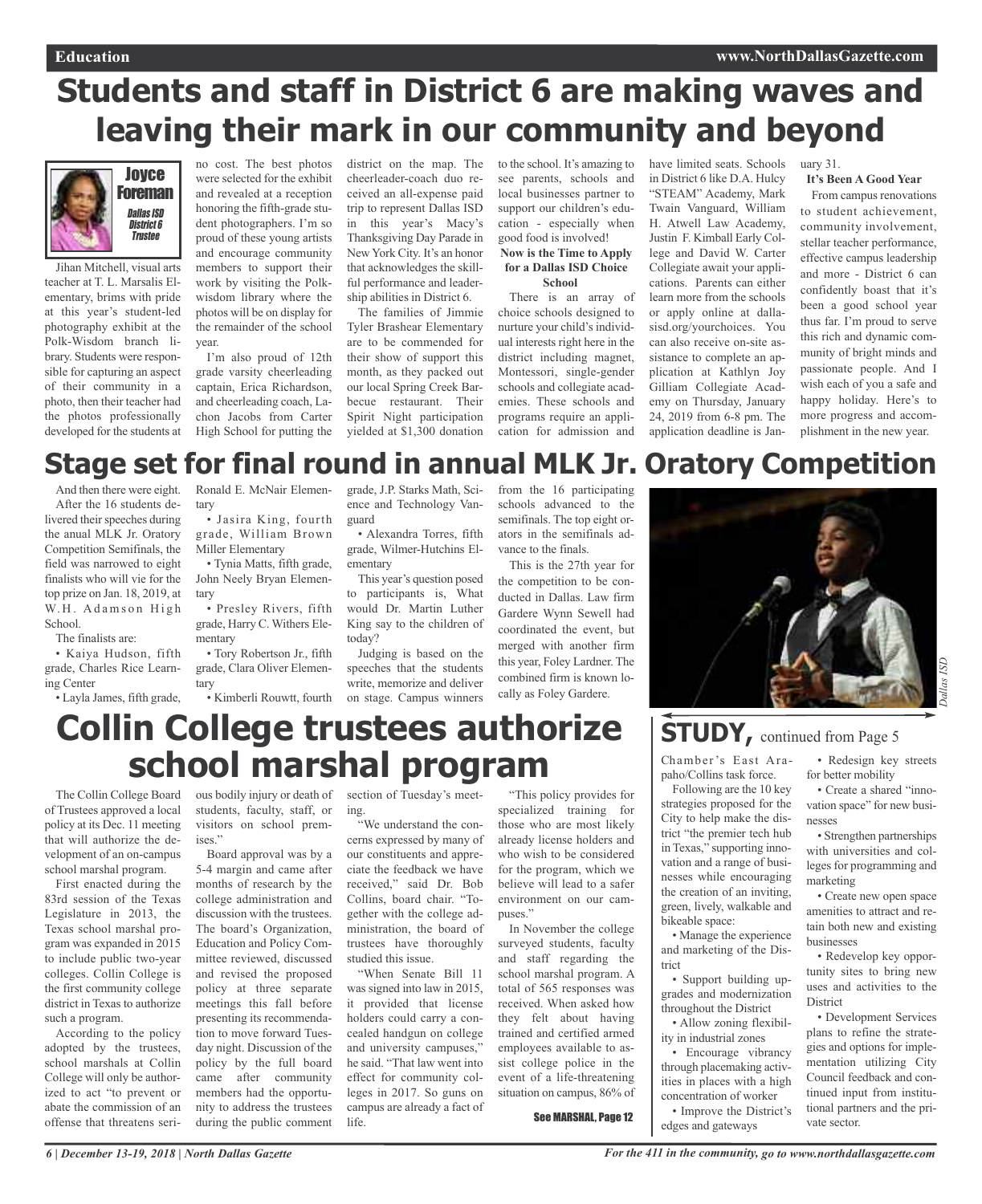## **Dallas Fort Worth International Airport to add gates**

*merce*

Dallas Fort Worth International Airport plans to add four new gates to Terminal D.

The additional gates will help the airport handle rising passenger traffic, especially from international travelers, according to published reports.

The addition on the southeast corner of Terminal D would increase the terminal's gate count to 32. The terminal is the airport's main hub for international departures and arrivals.

The new gates are ex-



pected to open in 2022. The airport, owned primarily by the cities of Dallas and Fort Worth, is still in negotiations

with contractors and no final cost has been disclosed.

A \$4.8 million contract with Irving-based APR Avi-

ation Partners to provide pre-construction services was approved by an airport board committee on Tuesday.

Dallas Mayor Mike Rawlings on Tuesday discussed the airport's needs to keep pace with surging demand for flights.

*IRVING* cern," Rawlings said at a strate of the city address. "DFW (airport) is a constate of the city address. "We're running out of gates."

The airport's primary carrier, Fort Worth-based American Airlines, has assured Rawlings that Dallas will continue to be the focus of the airline's growth plans, Rawlings said.

The airport has for years held discussions withAmerican Airlines about building a sixth terminal. The proposed Terminal F could add about 30 gates to the existing 165 gates, airport officials have said

Passenger counts are expected to surpass 70 million in 2019 at DFWAirport.

The airport plans to open a repurposed Terminal E satellite concourse next year with 15 gates that will be used by American Airlines for regional flights. Those gates will support up to 100 additional flights a day.

Discussions are also underway between the airport and airlines about long-term capital plans that could include a new Terminal F.

The airport had 8.7 million international passengers in the fiscal year ending Sept. 30, a 2.2 percent increase over the previous year. The airport has international service operating or planned to 59 destinations.

## **Plano Parks and Libraries offering kid friendly activities during school break**

Cure cabin fever with a little impromptu fun at your local library or park. Throughout the city there are five Plano Public library locations and 84 parks to explore with a wide selection of planned activities. Check out these boredom busters.

Create your own schedule with Plano Parks and Recreation:

• Admire festive lights at Haggard Park

• See the Army tank at Liberty Park

• Let your hound clown around at the Dog Park at Jack Carter Park

• Visit the newly renovated Buckhorn or Blue Ridge Parks

• Sign up for a free guided nature walk at Oak Point Park Nature & Retreat Center

• Catch some air (or just watch) at Carpenter Park Skate Park

• Visit the Interurban Railway Museum at Haggard Park (it's free!)

Plano Public Library offers storytimes and other activities. Here are a few family-friendly activities to get you started:

• Friday, Dec. 21, 3-4 p.m. – Circuit Circus is a

come and go event, but arrive 30 minutes early to snag a ticket. Learn about circuits and explore the dif-

ferent ways they work. • Wednesday, Dec. 26, 3 p.m. – Make It-Take It Movie: Polar Express offers a movie and a craft.

• Thursday, Dec. 27, 3-4



• Friday, Dec. 28, 11 a.m. & 1 p.m. – WeDo Freestyle builds a robot with LEGOs. • Saturday, Dec. 29, 3 p.m. – Meet Hungry Cater-

#### See LIBRARY, Page 10



## When we work together, we grow together

You believe in your business - and why not? You're making big plans and hitting exciting goals. We'd like to hear more about it. We work to build relationships with innovative and growing companies owned by members of the business community. It's a win-win. We gain strong suppliers, and they enjoy new opportunities to expand and enhance their businesses.

These partnerships also contribute to the economic vigor and cultural vibrancy of the places where we live and work. So our communities benefit most of all.

For more information, please contact the Wells Fargo Supplier Diversity team at supplierdiversity@wellsfargo.com.

### wellsfargo.com



6 2018 Wells Fargo Bank, N.A. All rights reserved. Mamber FDRC, IHA-4732979-5.

For the 411 in the community, go to www.northdallasgazette.com December 13-19, 2018 | North Dallas Gazette | 7

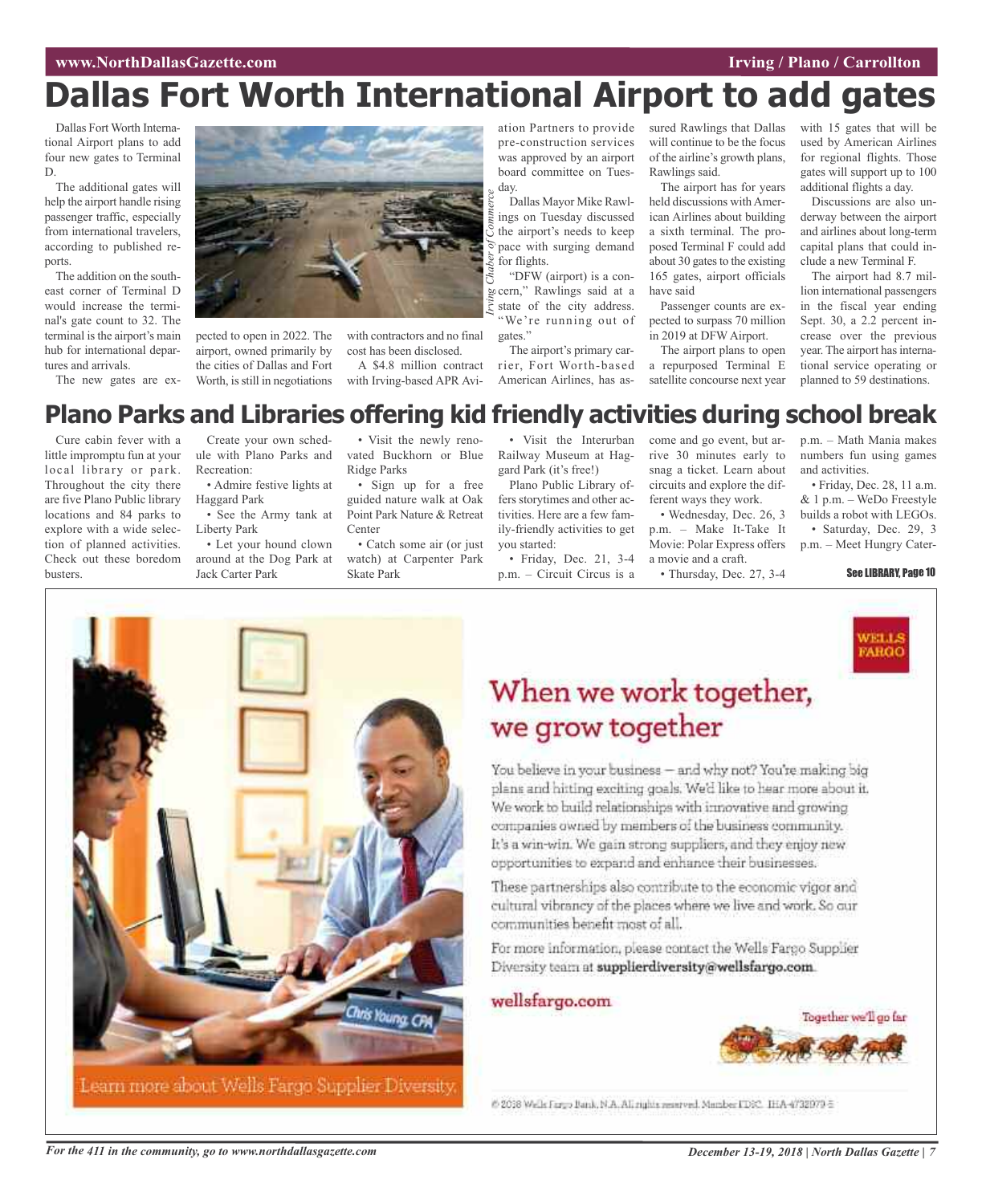

## **NEED HELP PAYING FOR YOUR INSULIN OR DIABETES CARE?**

The Lilly Diabetes Solution Center may help lower out-of-pocket costs for people taking Lilly insulin who:

- are in the deductible phase of their high-deductible commercial insurance plan ٠
- do not have insurance
- have a prescription for any Lilly Insulin ¢

People who call the Lilly Diabetes Solution Center will be connected immediately with a representative who, after a confidential conversation and determining eligibility, can offer solutions based on each person's circumstances.

## Call 1-833-808-1234 9:00 a.m. - 8:00 p.m. ET, Monday-Friday

Help is available at the Lilly Diabetes Solution Center

PP-LD-US-1746 10/2010 CLIII) USA, LLC 2010. All rights reserved.

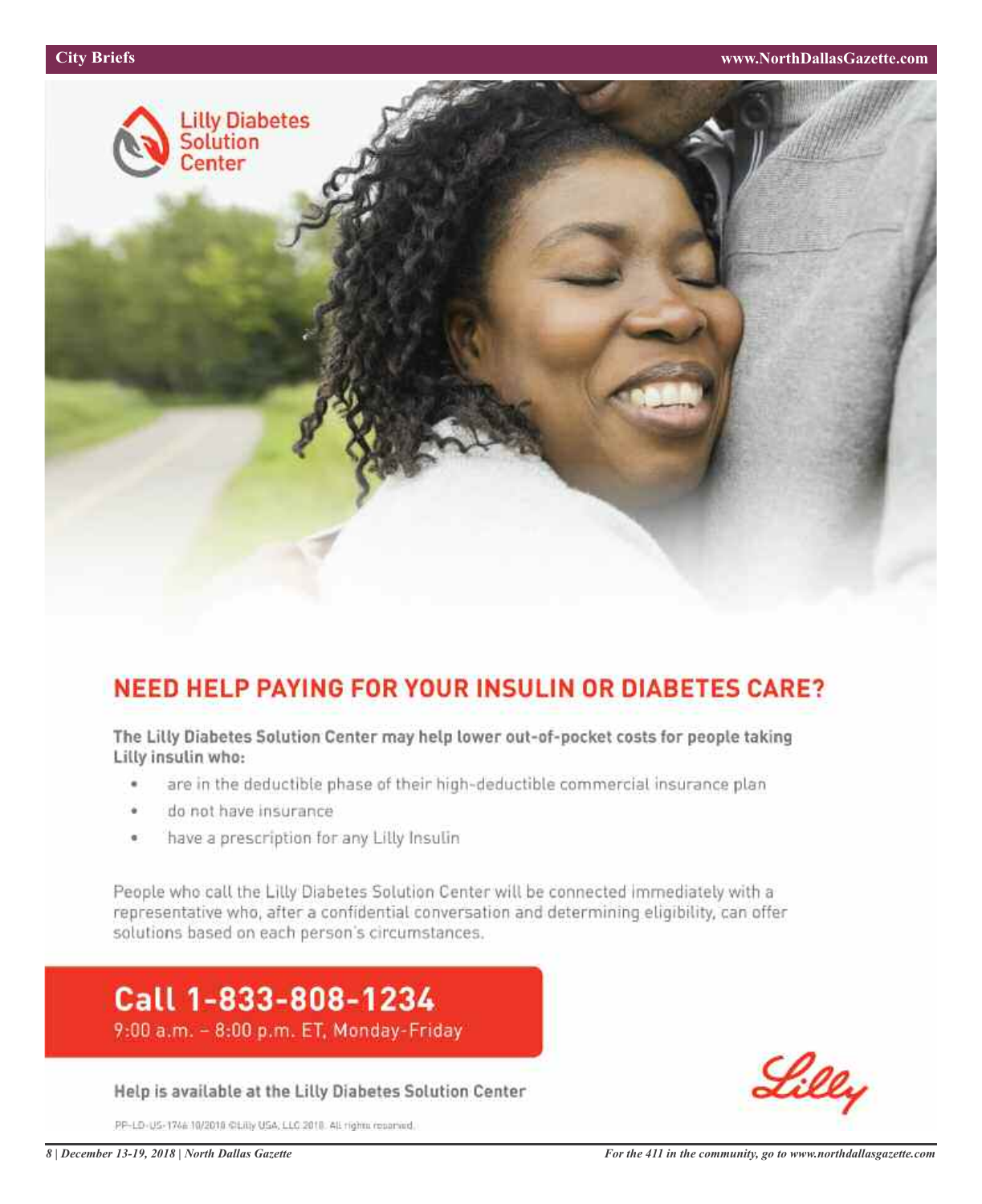# **Win over Eagles makes five straight for Cowboys**

*Keith Allison / Wikimedia*

By Dwain Price *NDG* Sports

ARLINGTON – A gutsy call by coach Jason Garrett was the impetus the Dallas Cowboys used to fight their way to a dramatic 29-23 victory over the Philadelphia Eagles in overtime on Sunday afternoon at AT&T Stadium.

With their fifth straight win, the Cowboys assumed total control of the NFC East with three games remaining. The Cowboys are 8-5, and the Washington Redskins and Eagles are both 6-7.

The next win by the Cowboys -- or a loss each by the Eagles and Redskins -- and the Cowboys will clinch the NFC East title. The Cowboys play at the Indianapolis Colts (7-6) on Sunday at noon, host the Tampa Bay Bucs (5-8) on Dec. 23, and end the regular season on the road against the New York Giants (5-8) on Dec. 30.

However, to get to where they have complete control of their own destiny, the Cowboys had to get themselves of a difficult situation, and do it in a risky manner.

The Cowboys won the overtime coin toss against the Eagles and elected to obviously receive the kick-



off, because if they score a touchdown on the opening drive, the game would effectively end. And if they kicked a field goal, the Eagles would have a chance to win the game with a touchdown or tie it with a field goal.

So facing fourth-and-a-1 from the Philadelphia 19, the Cowboys decided to go for the first down, which Ezekiel Elliott made on a 1 yard dash.

"A lot of people get caught up in 'this coach was aggressive, this coach wasn't aggressive, ' " Garrett said "That's really not what it's about. The decisions are designed to help your team win and put your team in the best position to win.

"And we just felt in that situation, we felt we could make it. We wanted to end the game on our terms by scoring a touchdown and our guys responded the right way."

It was a stunning aboutface for Garrett, who was obviously criticized for not going for it on fourth-and-1 in overtime from the Houston 41 back on Oct. 7 in a game the Cowboys eventually lost to the Texans, 19- 16.

But this time, three plays after the huge first down, Eagles cornerback Rasul Douglas tipped a Dak Prescott pass into the air and Amari Copper snatched it at the 7-yard line and waltzed into the end zone to complete the game-deciding 15-yard touchdown.

This was the third TD of the day for Cooper, who caught 10 passes for 217 yards while ripping the Eagles' defense to shreds. Cooper also caught touchdown passes covering 75 and 28 yards.

"I thought Dak did a really good job getting it to him in critical moments," Garrett said. "He's a hard guy to cover.

"I think if you watch him, week in, week out, you see him catch the ball short, you see him catch the ball medium, you see him catch the ball down the field, you see him make plays after he catches the ball. He's just a damn good football player.

We're lucky to have him." The Cowboys are also fortunate to have Prescott. Although Prescott was heavily criticized for tossing a pair of interceptions and losing a fumble against the Eagles, he also was at his finest when the game was on the line.

In the fourth quarter and overtime session, Prescott completed 17 of 20 passes for 243 yards, three touchdowns and an outstanding passer rating of 156.8. Overall, Prescott produced single-game career numbers for passes completed (42), attempted (54) and passing yards (455) as he did a number the Eagles won't soon forget.

Also, this is the 13th game-winning drive for Prescott. The most gamewinning drives for any player in NFL history in his first three seasons is 15 by Russell Wilson, while Prescott is tied with Matt Ryan for the second-most.

"I just stay true to myself, stay true to what I was doing and didn't get down on myself," Prescott said. "As I said, I credit my teammates and my coaches and everybody just believing in me and letting me know that over on the sideline.

"Going into that overtime, I told (backup quarterback) Cooper Rush after the game, he said, 'Don't blink, you're the best at it', and that meant a lot to me in that moment. To go out there with a guy that I compete with for jobs, a guy that we put in a shared commitment, for him to say that meant he's got my back and this whole team has got my back, and that was special."

The Cowboys were special throughout the game as they racked up 576 total yards, which is their most since they gained 578 yards during a 1973 game against the St. Louis Cardinals. Elliott got in on the fun, too, as he rushed 28 times for 113 yards and caught 12 passes for 79 yards.

In addition, Brett Maher booted a franchise-record 62-yard field goal, although he also missed a field goal from 45 yards.

Now it's on to Indianapolis where the Cowboys can clinch their second NFC East title in the past three years. And that would be a celebratory occasion since just five weeks ago the Cowboys were owners of an embarrassing 3-5 record.

"I'm not really concerned abut any streak or anything like that," Garrett said. "Each and every week you try to go play your best football. You prepare the right way and you try to go play your best ball on Sunday.

"It was no different last week, it'll be no different this week. We'll hopefully build on some of the good things we did (and) we'll clean up some of the other things."

Building on some of the good things worked wonders for the Cowboys against the Eagles as they ended up sweeping the twogame season series from the defending Super Bowl champions.

"A lot of different guys contributed to this in all three phases of our team, but it was far, far, far from a perfect effort," Garrett said. "We have plenty of stuff to clean up.

"We all recognize that, but the spirit was outstanding."

## **Black Nativity returns to Bishop Arts for 15th run on Oak Cliff stage**

By David Wilfong *NDG* Contributing Writer

"Black Nativity" is up and running at the Bishop Arts Theatre Center. The holiday gospel celebration by Langston Hughes has become a Christmas staple at the Oak Cliff stage, where it has been running for the past 15 years. The theater itself is celebrating 25 years this season.

The work revolves around a play-within-a-play, and features a church congregation

**Enter to Win!**

preparing for its annual Christmas show. As with any tightly-knit group, a church congregation will have issues and conflicts to resolve along the way. Dealing with these issues and making sure the "show will go on" makes up part of the storyline and performance.

The other part is the music, and the choreography. This is not a passive performance. The vocal performing level is up this year, so much so that the standout moments trickled down into the ranks of the

supporting cast members. Jammell Turner, portraying a disgruntled church deacon, and ensemble member Jeffrey Berry both delivered singing performances that brought exceptional appreciation from the audience.

Then there are the central characters. Myiesha J. Duffis an outstanding talent in the role of Dr. Narramore, and BrandonWilhelm (portraying Narramore's husband) should be familiar to Bishop Arts crowds as this is his third season doing the production.

The music is great, with familiar tunes incorporated in original arrangements with a healthy dousing of choreography that's just downright fun. While there are some touchy subjects broached in the piece, it is generally suitable for all audiences. And it has been around at Bishop Arts long enough now to be added to the list of distinctive Dallas holiday traditions. "Black Nativity" continues through Dec. 23 at the Bishop Arts Theatre Center in Oak Cliff.

*NDG Entertainment Ticket Giveaway!!! Visit us on Facebook to win tickets to the the hottest events in Dallas/Fort Worth!!!!*



*The rumor mill begins to stir amongst the local congregation as a community church begins preparations for their annual Christmas production. (Photo: David Wilfong / NDG)*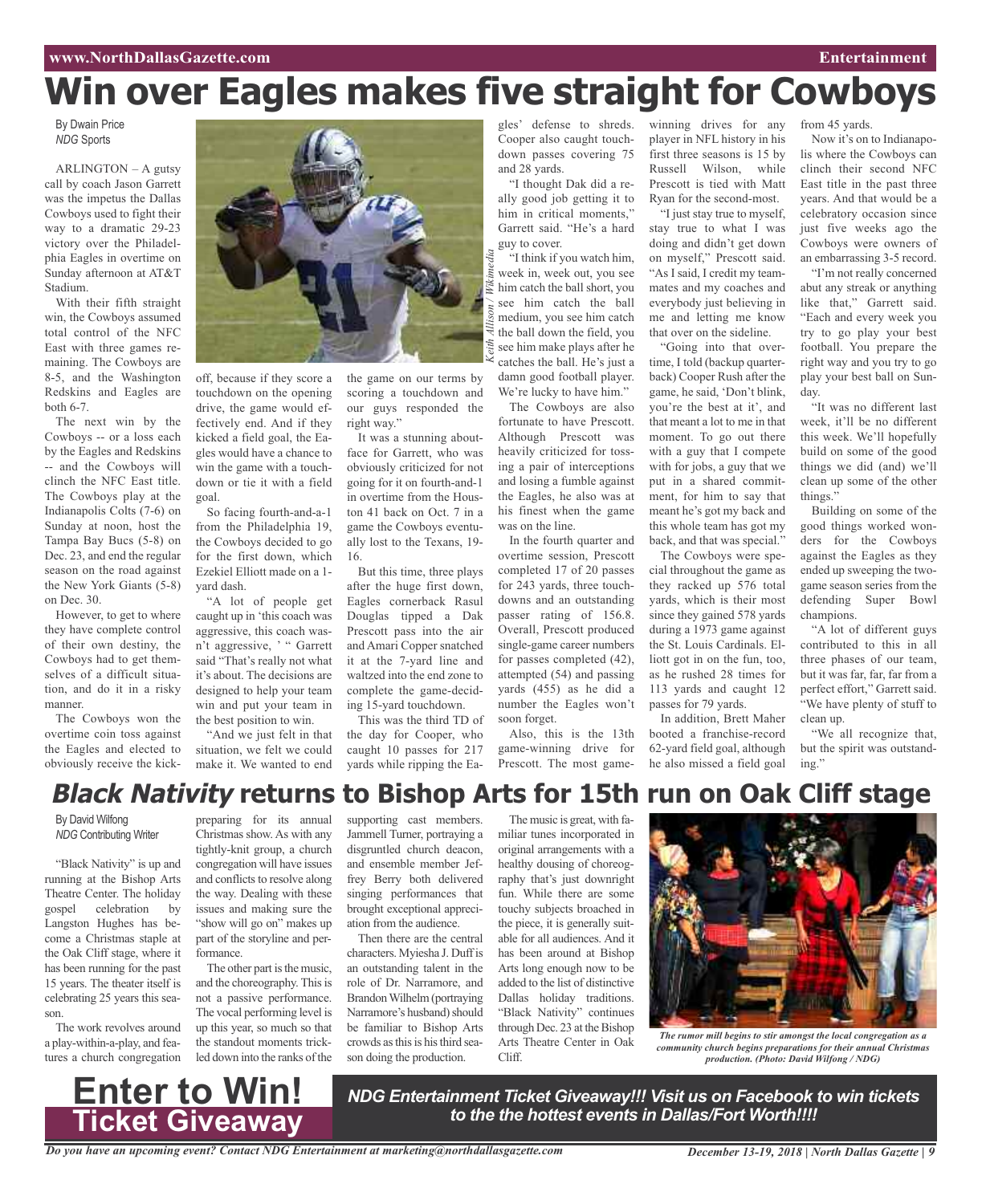## **NDG Entertainment Guide: Local stages are filled with holiday shows**

Throughout the Metroplex during the holiday season, there are a myriad of entertainment opportunities to choose from. Musical performances range from traditional to contemporary sounds of the season and theater productions offer reimagining of your favorite Christmas tales to ones local fans love to see year after year.

As David Wilfong, points out in his review of *Black Nativity*, this is the 15th year for the production at Bishop Arts Theatre. Every year, the team provides a new and different experience for faithful fans that consider it a highlight of their family holiday season.

"The music is great, with familiar tunes incorporated in original arrangements with a healthy dousing of choreography that's just downright fun. While there are some touchy subjects broached in the piece, it is generally suitable for all audiences," Wilfong points out.

For times and ticket prices visit bishopartstheatre.org.

Children and their parents have two options at the Dallas Children Theatre with *The Snowy Day and Other Stories* by Ezra Jack Keats, which will run until January 20, 2019 (following a holiday



continued from Page 7

pillar during a storytime with activities.

• Sunday, Dec. 30, 2 p.m. – Newton's Laws unlocks Isaac Newton's Laws of Motion to develop an understanding of the laws.

• Monday, Dec. 31, noon – Noon-Year's Eve is a fun celebration of the New Year centered on crafts and our very own countdown.

• Saturday, Jan. 5, 3 p.m. – Landon Stark's Magic is an action-packed show featuring the well-known comedian and magician.

• Sunday, Jan. 6, 2 p.m. – Origami Hour explores the history of the Japanese art of paper folding.



*The annual holiday production of Black Nativity is filled with strong music performances, upbeat choreography and a reverence for Black gospel tradition. (Photo: David Wilfong / NDG)*

break from Christmas Eve until January 3, 2019). With the possibility of snow in Dallas this week, it is a perfect time to discover how much Peter and his friends delight in seeing snow. This production is collaboration with Soul Rep Theatre.

For something with more of a holiday theme, fans of



ter book series will be happy to see Jack and Annie journey back to the foggy streets of Victorian England in*AGhost Tale for Mr. Dickens*. This production ends on Dec. 23. Tickets and show times for

both productions are available at dct.org.

Other local theater productions include:

• The Dallas Theater Center's annual production of *A Christmas Carol* is a holiday must see every year. It is on stage at the Wyly Theatre until Dec. 30.

• You have watched *A*

**Follow Us On** 

Instagram

*Christmas Story* flick on TV for years, now enjoy the fun of the show in person at the Winspear Opera House. This is the final weekend for the production.

• The Grinch goes grunge in **How The Grunge Stole Christmas** at the House of Blues on Dec. 27. Fans of Pearl Jam, Nirvana and Soundgarden can leave their ugly Christmas sweaters in the closet and come out wearing their favorite 90s grunge look.

For more entertainment news this week visit North-DallasGazette.com.



*10 | December 13-19, 2018 | North Dallas Gazette*

*Do you have an upcoming event? Contact NDG Entertainment at marketing@northdallasgazette.com*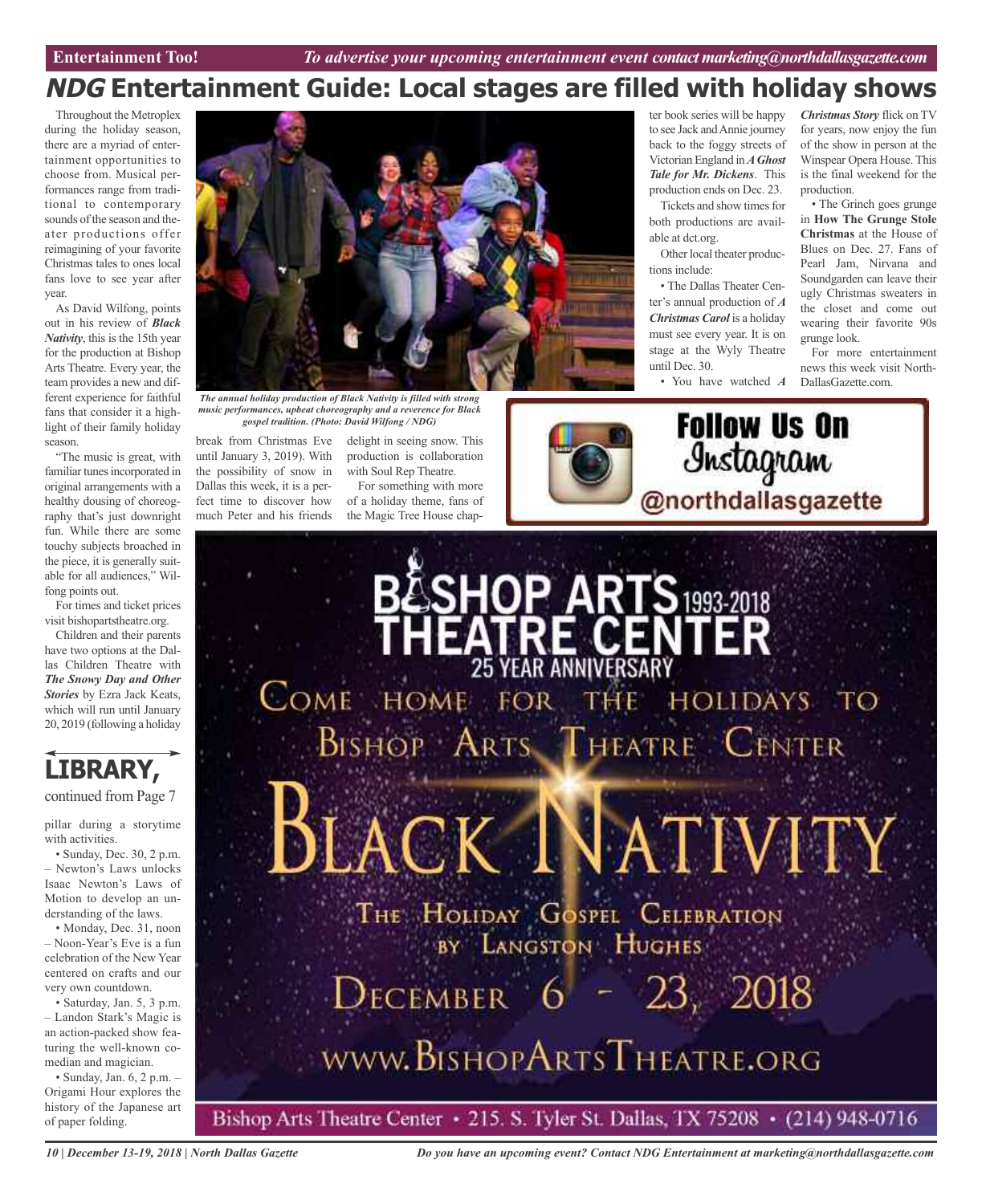## **Don't let small dollar loans ruin your holidays**

### By Charlene Crowell

In this wonderful time of the year when family and friends gather in good cheer to celebrate the holidays, nearly everyone has a number of lists. From greeting cards to shopping for gifts, decorations and more, lists are made and reviewed to keep pace with the barrage of seasonal activities.

But if holiday lists seem bigger than budgets, turning to a high-interest, "small dollar" loan can turn joy and merriment into a financial quagmire. The good news is that holiday financial hangovers that predatory lenders give, do not need to be a part of your celebrations. Just keep walk or drive

past the brightly-colored signs advertising high-interest, small dollar loans. Both payday and car title loans can provide quick cash; but the harms these loans create will likely linger well past the winter's cold. In truth, these predatory loans often lead to consumers paying more in interest and fees than for the money borrowed.

Research by the Center for Responsible Lending (CRL) has found that predatory payday loans drain \$4.1 billion in fees from consumers annually -- borrowers who typically are unable to fully repay the original loan, usually in two weeks' time. With average annual interest rates averaging 391 percent, 75 percent of all payday loans go to borrowers with more than 10 loans a year.

Like payday loans, car title loans are often marketed as an easy way to get cash without a credit check – but with interest rates that tend to be 20-30 times higher than that of credit cards. The average car title loan of about \$1,000 can only be secured by signing a personallyowned car as collateral. Further, the loan may only be a fraction of the marketable value of the vehicle. While the lender holds on to a car title, the borrower is faced with triple-digit interest and, in one of five cases, a whonping 20 percent, the loss of personal transportation.

As harmful as payday and car title loans are, other seemingly harmful small dollar transactions can also cause financial havoc.

If you believe pre-paid cards will always avoid financial rip-offs, think again.

Before paying cash for this convenient form of plastic, read all of the fine print that explains the terms and fees that come with its usage. Terms and options can and do vary significantly. Many include a range of fees from activation, to learning your current balances, reloading monies and in some cases fees for inactivity. By the time all applicable fees are assessed, the amount of money actually available on that prepaid card can shrink and shortchange how far it can help on purchases.

Similarly, the convenience of debit cards can easily trigger overdraft charges for consumers with slim or no checking account cushions. CRL research has shown that although overdraft fees vary by institution, the average \$35 overdraft fee on a debit card is double the amount of the overdraft itself. Banks engage in a range of unfair and deceptive tactics to maximize these fees, which can amount to hundreds of dollars over the course of just a day or two- talk about a holiday damper. Too many overdrafts can lead to involuntary account closures.

**Marketplace**

This holiday season try adding a full measure of practical sense to help your dollars preserve the spirit and joy of the season – it only comes once a year!

*Charlene Crowell is the Communications Deputy Director with the Center for Responsible Lending. She can be reached at: Charlene.crowell@responsiblelending.org.*

## **Mall for Africa sells U.S. cars to customers in Nigeria**

By Stacy M. Brown NNPA Correspondent

Mall for Africa, an award-winning patented ecommerce platform, announced that it will add cars from the United States the long list of items that it sells.

The company said it will sell American made cars to its customers in Nigeria, effective immediately, with plans to expand to 16 additional countries over the next year.

"Over the years, we have received tremendous interest from customers who have wanted to purchase

cars," Chris Folayan, CEO of Mall for Africa, said in a news release.

"As a company we always strive to be the best and offer our customers items that would otherwise be unavailable. We are proud to say that our customers in Nigeria can now purchase cars, in any color, with any feature they desire," Folayan said.

Mall for Africa, also known as Africa's largest online mall, currently offers millions of products from more than 250 leading retailers in the United States, United Kingdom and China.

It handles every aspect of the order and return cycle, providing customers and retailers with an effortless, secure and accessible solution to online shopping. With a few simple clicks, customers can pick out their dream car and request a quote from a reputable dealer in the United States.

Both standard and luxury cars will be available, including all makes and models from 2008 to present.

The customer simply has to fill out a form with feature preferences and one of Mall for Africa's USAbased expert car consultants will reply within one to two business days with a quote. In a 2015 profile on Folayan by CNN, it was noted that Africa's population has steadily gained in financial affluence, with numbers of multimillionaires predicted to rise by 59 percent over the next decade. In spite of this news, many U.S. retailers don't ship their wares to the continent, fearing fraud or cumbersome import procedures.

That gave Folayan the idea to start Mall for Africa, an online platform through which shoppers in Nigeria and Kenya can buy products from America, Britain and, now, China.

"The main problem is that many western companies don't have much knowledge about Africa," Folayan said. "When I talk to companies I tell them Africa is a huge market – they are probably not tapping into billions in profit. And Nigeria is Africa's biggest economy," he said, something a delegation from the National Newspaper Publishers Association reported on during a recent pilgrimage to the African nation.

Folayan, the U.S.-based entrepreneur, said he would regularly travel to his native Nigeria carrying several suitcases stuffed with American-branded clothes, sunglasses and makeup his friends and family asked him to bring. But it was when he wasn't allowed to check in for a flight with 10 tightly packed bags, even while paying for the extra weight, that he knew he was onto a business idea.

"That was a turning point. I realized that people knew exactly what they wanted, they could see a product online and had the money to buy it, but there was no one who would ship it to Nigeria," Folayan said.

### PARKLAND, continued from Page 4

nurses," said Jakki Opollo, PhD, RN, MSN, MPH, NEA-BC, Director of Professional Practice & Nursing Research. "When you give meaningful recognition to nurses for asking questions and improving their practice, they feel autonomous, empowered, and they feel their voices are heard."

Watts concurred. "We want to recruit and keep the very best nurses. We also want to be trailblazers when it comes to showcasing Parkland's excellence of

best places to work. "Nurses at Parkland have a commitment to nursing

nursing practice," she said. In June, Parkland achieved a four-year Pathway to Excellence designation by the American Nurses Credentialing Center (ANCC), a subsidiary of the American Nurses Association. The Pathway to Excellence designation identifies the elements of interprofessional work environments where nurses can flourish and feel empowered. The designation substantiates nursing job satisfaction at Parkland and identifies it as one of the

excellence and a passion for serving the diverse patient population of Dallas County," said Lauren Tuohy, RN, Associate Unit Manager at the Rees-Jones Trauma Center at Parkland. "The Center for Nursing Excellence will help nurses advance the profession to continue to provide the highest quality and safest

patient care possible." In addition, Parkland nursing staff is working to achieve Magnet status. Magnet is an award given by the ANCC to hospitals that satisfy a set of criteria designed to measure the strength and quality of their nursing.

"The Pathway to Excellence designation, the Center for Nursing Excellence and our journey to achieve Magnet status symbolize the commitment of the health system to advance professional nursing practice which is essential for short and long term nurse and patient success," said Donna Richardson, DNP, RN, NEA-BC, Senior Vice President and Associate Chief Nursing Officer.

"Parkland nurses are exceptional and we want them to live up to their fullest potential," Dr. Opollo said. "The Parkland Center for Nursing Excellence will help us achieve that target." A record number of registered nurses at Parkland – a total of 45 – were named winners of the 2017 D Magazine Excellence in Nursing Awards, which are designed to shine a spotlight on the unsung heroes of healthcare. Fifteen registered nurses at Parkland were among those honored as 2018 Dallas/Fort Worth Great 100 Nurses.

"I am so proud to be a Parkland nurse," Tuohy said.

The Parkland Center for Nursing Excellence is located on the second floor of Parkland Memorial Hospital, 5200 Harry Hines Blvd., Dallas. The Center is open from 8 a.m. – 5 p.m. Monday through Friday.

To learn more about how you can become a member of Parkland's team, please visit www.parklandcareers.com. For more information about Parkland services, please visit www.parklandhospital.com.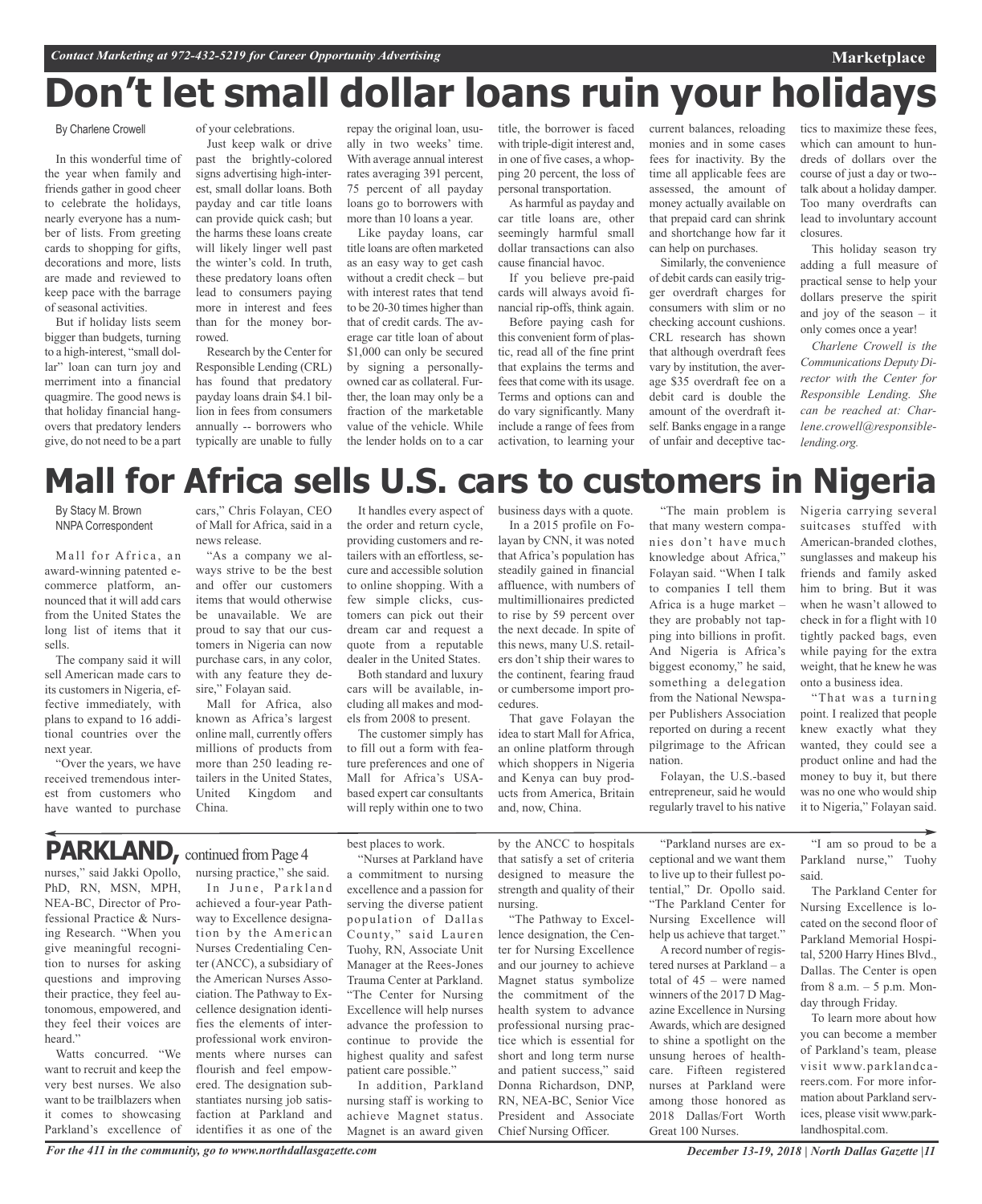## **Minority business development agency awards nearly \$2 million to HBCUs**

WASHINGTON -- This week, the U.S. Department of Commerce's Minority Business Development Agency (MBDA), announced grant awards of nearly \$2 million to four Historically Black Colleges and Universities (HBCUs). In June 2018, MBDA invited HBCUs to propose projects that will achieve one or more of the following objectives: increase their ability to compete for and receive Federal research and development funds; establish partnerships with Federal laboratories and

other technology resources; increase Science, Technology, Engineering, and Mathematics (STEM) entrepreneurship; and compete for Federal contracts.

"Historically Black Colleges and Universities served as the catalyst to creating the black middle class in America and will continue to be the incubator for minority business talent, innovation, and leadership. These important schools generate billions in economic impact annually and are engines for job creation in their local economies

across the United States," said MBDA National Director Henry Childs II. "These grant awards will provide seed money for these institutions to pursue innovative projects and to build more revenue-generating infrastructures to better serve our nation's future entrepreneurs and workforce."

The HBCUs that received grant awards include:

• Clark Atlanta University (\$499,497) to develop a STEM entrepreneurship curriculum that increases student interest in the innovation

tuning of the program.

students and 69% of faculty expressed their support. **MARSHAL,** continued from Page <sup>4</sup>

District President Dr. Neil Matkin said he intends to have ongoing conversations with K-12 and university colleagues to reinforce the college's goal of providing a safe and secure environment on its campuses. "We are all working for the safety of our students and look forward to sharing the details of the program with our education partners," he said.

In presenting the recommendation to the board, Trustee Mac Hendricks, who chairs the Organization, Education and Policy Committee, pointed out that 170 public school districts in the state have already authorized the school marshal program. "This will train someone to take action during that window of opportunity to possibly save a lot of lives," he said.

Trustee Jim Orr said that although school marshals will be unidentified to the public and the general population of the college, they will be known to local law enforcement through an integrated training component of the required training regimen. "This is a huge bonus," he said.

Hendricks called the policy recommendation a first step and said that implementation of the school marshal program will take several months if not a full year, thereby giving the board ample opportunity for further discussion and fine

The planning and development process will provide for board involvement at various stages, including policy review and revisions, budget authorization, and appointment of individuals designated as school marshals.

Applicants for the school marshal program will be required to have a current License to Carry (LTC) from the state and meet Texas Commission on Law Enforcement (TCOLE) requirements including psychological and extensive background checks. Candidates must also complete a training course of at least 80 hours, although Trustee Hendricks said his committee would recommend even more contact hours than required by the state.

Crown Castle is proposing to install antennas at a centerline height of 65 feet with a proposed tower extension to an overall height of 77 feet on an existing monopole, and install two (2) cabinets within a new 10-foot by 10-foot lease area within a storage unit at the following site: 1225 West Trinity Mills Road, Carrollton, Dallas County, TX 75006; 32° 58' 52.50" N, 96° 55' 0.10" W. Crown Castle invites comments from any interested party on the impact of the proposed action on any districts, sites, buildings, structures or objects significant in American history, archaeology, engineering or culture that are listed or determined eligible for listing in the National Register of Historic Places and/or specific reason the proposed action may have a significant impact on the quality of the human environment. Specific information regarding the project is available by calling *Monica Gambino, 2000 Corporate Drive, Canonsburg, PA 15317*, Monica.Gambino@CrownCastle.com, 724-416-2516 within 30 days of the date of this publication.

economy at three Atlanta University Center Consortium campuses. • Howard University

(\$359,891) to design a technical support model for 11 HBCUs in the mid-Atlantic region to compete for Federal research and development funds and leverage partnerships with Federal laboratories.

• South Carolina State University (\$404,992) to launch regional training sessions for HBCUs to compete for Federal research and development funds.

When fully implemented, Collin College's school marshal program will train full-time employees who have been vetted and approved by the board to be able to respond in the event of an active shooter or other life-threatening incident occurring on college property.

As a result of the board's approval of the local policy at Tuesday's meeting, Collin College will seek approval from TCOLE to conduct school marshal training at the new Public Safety Training Center in McKinney. Home of the college's law enforcement and fire academies, the facility opened in August and has already been utilized by the FBI, the Texas Rangers, and numerous local law enforcement agencies for officer training.

Tougaloo College (\$695,412) to establish a partnership among multiple HBCUs, private companies, federal labs, and research institutions to increase capacity for HBCUs to participate in federal research and contracting opportunities.

These programs are part of the 2018 MBDA Broad Agency Announcement, a new initiative this year. More than \$13 million was awarded for 13 projects focused on Department of Commerce and MBDA priorities.

Crown Castle is proposing to collocate six (6) antennas and associated RRUs at a centerline height of 89 feet on an existing 108.67-foot monopole telecommunications tower and the addition of one (1) new equipment cabinet within a 15-foot by 20-foot lease area expansion along the southern boundary of the existing tower compound at the following site: 501 South Plano Road, Richardson, Dallas County, Texas 75081. Crown Castle invites comments from any interested party on the impact of the proposed action on any districts, sites, buildings, structures or objects significant in American history, archaeology, engineering or culture that are listed or determined eligible for listing in the National Register of Historic Places and/or specific reason the proposed action may have a significant impact on the quality of the human environment. Specific information regarding the project is available by calling Monica Gambino, 2000 Corporate Drive, Canonsburg, PA 15317, Monica.Gambino@CrownCastle.com, 724-416-2516 within 30 days of the date of this publication.

### Telecommunications Facility

Eco-Site, Inc. has submitted a request to the FCC to register an approx. 60' tall monopole telecommunications tower with no marking or lighting system to be located at 2215 Canada Drive in Dallas, TX 75212; coordinates of 32-47- 35.83 N, 96-51-27.62 W. Interested parties may review the application by going to the FCC's Antennae Structure Registration (ASR) website and entering the ASR application # A1121553. Members of the public may raise environmental concerns about the proposed structure by filing a Request for Environmental Review with the FCC. The FCC strongly encourages interested parties to file such requests online and instructions to do so can be found on the FCC's Environmental Request page (http://www.fcc.gov/asr/environmentalrequest) or send to: Ramon Williams, Federal Communications Commission, 445 12th Street, SW, Washington, DC 20554. Requests should also be sent to: FDH Infrastructure Services, ATTN: Richard Brainerd, 6521 Meridien Drive, Raleigh, NC 27616. In order for your comments to receive full and timely consideration, they should be received at the addresses above within 30 days of the date of this notice and reference FCC ASR file # A1121553.

**in the Dallas Area** The *North Dallas Gazette* has an internship position available. The

**Paid Internship opportunity**

**for writers, college students**

goal is to provide students and aspiring writers an opportunity to gain published clips, experience and professional feedback.

The position is for up

to 20 hours a week at \$8.00 per hour. Applicants must have reliable transportation.

**Send resume and writing samples to: businessoffice@northdallasgazette.com**

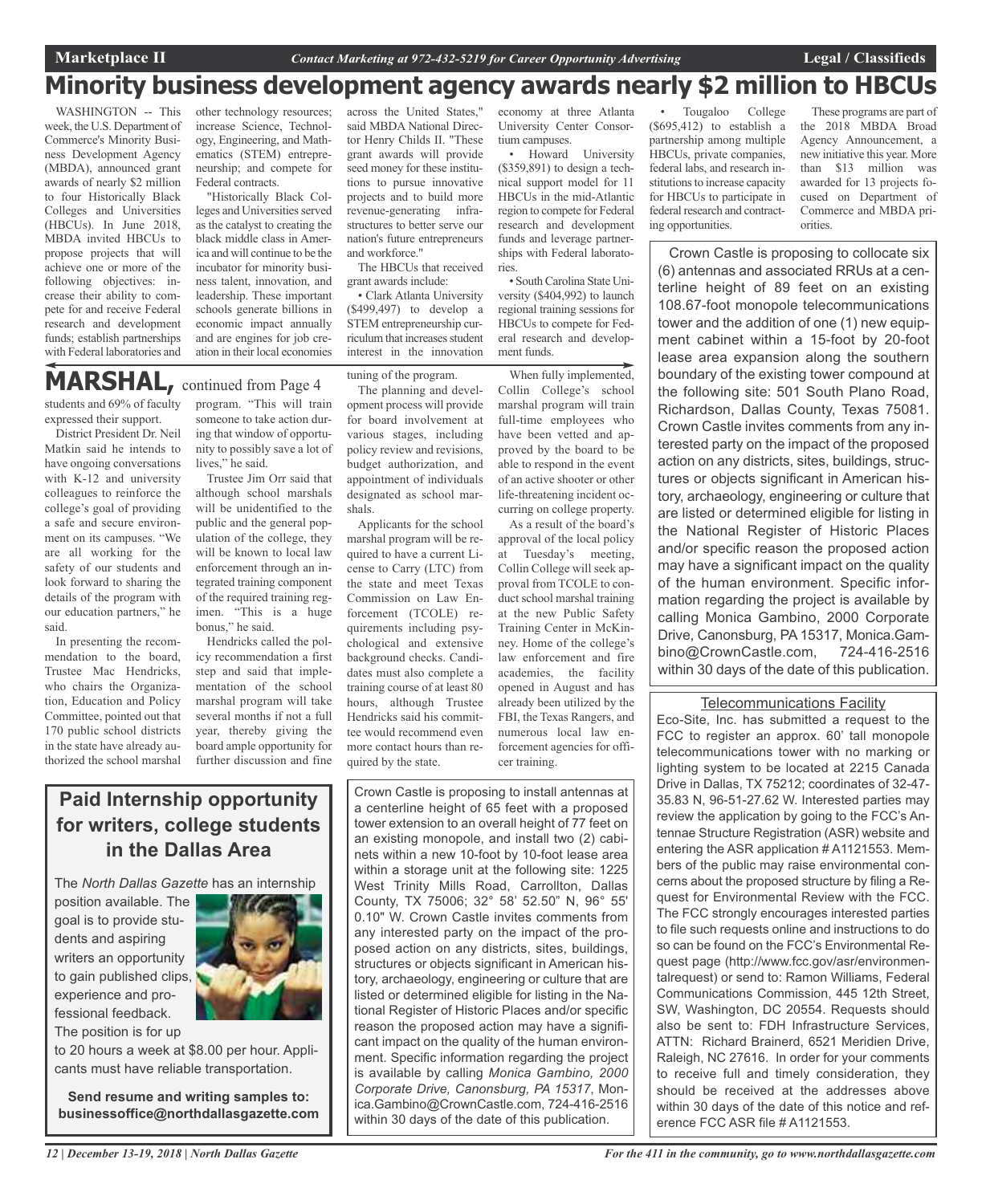## **Upcoming DFW area job fairs**

**Dec. 14 2018 Military Hire Resource & Career Fair**

The 2018 Military Hire Resource & Career Fair will be held on Friday, Dec. 14 at 11 a.m. to 1 p.m. at the Crown Plaza - Dallas Market Center located on 7050 N Stemmons Freewayin Dallas.

They are inviting veterans, tranistioning military personnel, college students, and spouses to attend. Employers expected to participate include Marriott, Hotel Staffing Solutions, United Parcel Services, Crown Foods Packaging, United Rentals, Academy Bus Charter, Goodwill Temps, Northwood University, Tenet Health and Richland College.

For more information or to pre-register call 619-277- 9099.

### **Dec. 15 Valet Bell and Cashier Hiring Event Downtown Dallas**

The Valet Bell and Cashier Hiring Event Downtown Dallas will be hosted on Dec. 15form 10 a.m. To 2 p.m. at Sherton Hotel, in Dallas. They will be hiring for hiring for valet drivers, bell attendants and cashiers for the grand reopening of the Sheraton Hotel in Downtown Dallas! We have many opportunities available and offer flexible schedules, full time & part time positions, opportunity for career growth & potential for cash tips!

#### **Dec. 15 Sheraton Job Fair**

Sheraton Dallas Hotel (400 N Olive St, Dallas, TX 75201, Pearl 4 Ballroom - Second Floor) is hosting a Job Fair from 10 a.m. to 2 p.m. The focus of this hiring event will be Culinary, Front Office, Housekeeping, Laundry, Loss Prevention, and Restaurant & Bars.

To apply, please visit http://bit.ly/SheratonDallasHotel.



### **Dec. 17 Job Corps Program**

The Job Corps Program is a career training program funded through the Department of Labor. The North Texas Jobs Corp Information Session is scheduled for Dec. 17 from 11 a.m. to Noon. The program is designed for low income participants that are 16-24 years of age. Our participants have the option to pursue their High School Diploma, GED, and train in their trade of choice.

Job Corps staff work with each student to develop individualized personal and career development plans that put and keep students on track to success. The most successful students stay in the program between

> **Attention Suppliers of Goods, Services and Construction Review Competitive Opportunities at https://garlandtx.ionwave.net www.garlandpurchasing.com 972-205-2415**

GARLAND

**REWARDING CAREER?**

**OFFICER OR FIREFIGHTER!**

• Competitive wages<br>• Array of benefits<br>• Education incentive pay<br>• ...and more

REGISTER ONLINE TO TAKE THE CITY OF IRVING'S NEXT

*www.cityofirving.org*

1 and 2 years. The event will be held at 1341 W. Mockingbird Lane, Ste. 201E in Dallas.

### **Dec. 20 Route Delivery Driver Job Fair**

The Route Delivery Driver Job Fair will be held on Dec. 20 from 9 a.m. to 1 p.m. at Nestle Waters North America, in Dallas. Start time is between 7 a.m. and 8 a.m., Monday through Friday flexible to work Saturdays as needed throughout the year and with the schedule as needed.

Qualifications: You'll need the ability to get a CDL class B license with airbrake endorsement and have a clean driving record, ability to work in all kinds of weather while working out on your own with limited supervision, ability to obtain a DOT medical card for the purpose of working for Nestle Waters, a clean driving record means in the last three years, and must be

21 years of age or older. To apply visit nestlewaterscareers.com.

**Jan 8**

### **Hospitality Hiring Event**

The Hospitality Hiring Event will be held on Jan 8, from 10 a.m. to 2 p.m. at 3020 N Westmoreland Rd, in Dallas. Goodwill is hosting a hospitality hiring event at Goodwill Industries of Dallas. Charleston and Dallas Methodist Hospital Systems are hiring for hospitality positions: Cooks, food service workers, and general utility worker. For more information, and to register visit Eventbrite.com.

**Jan. 9**

**Dallas Sales Job Fair** The Dallas Sales Job Fair will be held on Jan. 9, from 9:30 a.m. to 1 p.m. at 4099 Valley View Lane, in Dallas. Hosted by HireLive, this is a national career service company specializing in Sales, Retail and Management Career Fairs, and has more than a decade of experience in connecting job seekers with industry leading companies that are currently hiring. This is your opportunity to interview face to face with 15+ Fortune 500 and Industry Leading companies seeking talented, experienced and enthusiastic sales, retail and management candidates. To learn more visit Eventbrite.com.

## **TISEO PAVING COMPANY**

419 E. Hwy. 80, Mesquite, TX 75150 Tel: (972) 289-0723 Fax (972) 216-5637 www.tiseopaving.com

Performing Concrete Street Paving in the Metroplex Area We Accept Subcontracting Bids For All Public Works Projects in the Dallas Area. We Are Accepting Applications for Concrete Mixer Drivers and Heavy Equip-

ment Mechanics

**Equal Opportunity Employer** 



*For the 411 in the community, go to www.northdallasgazette.com*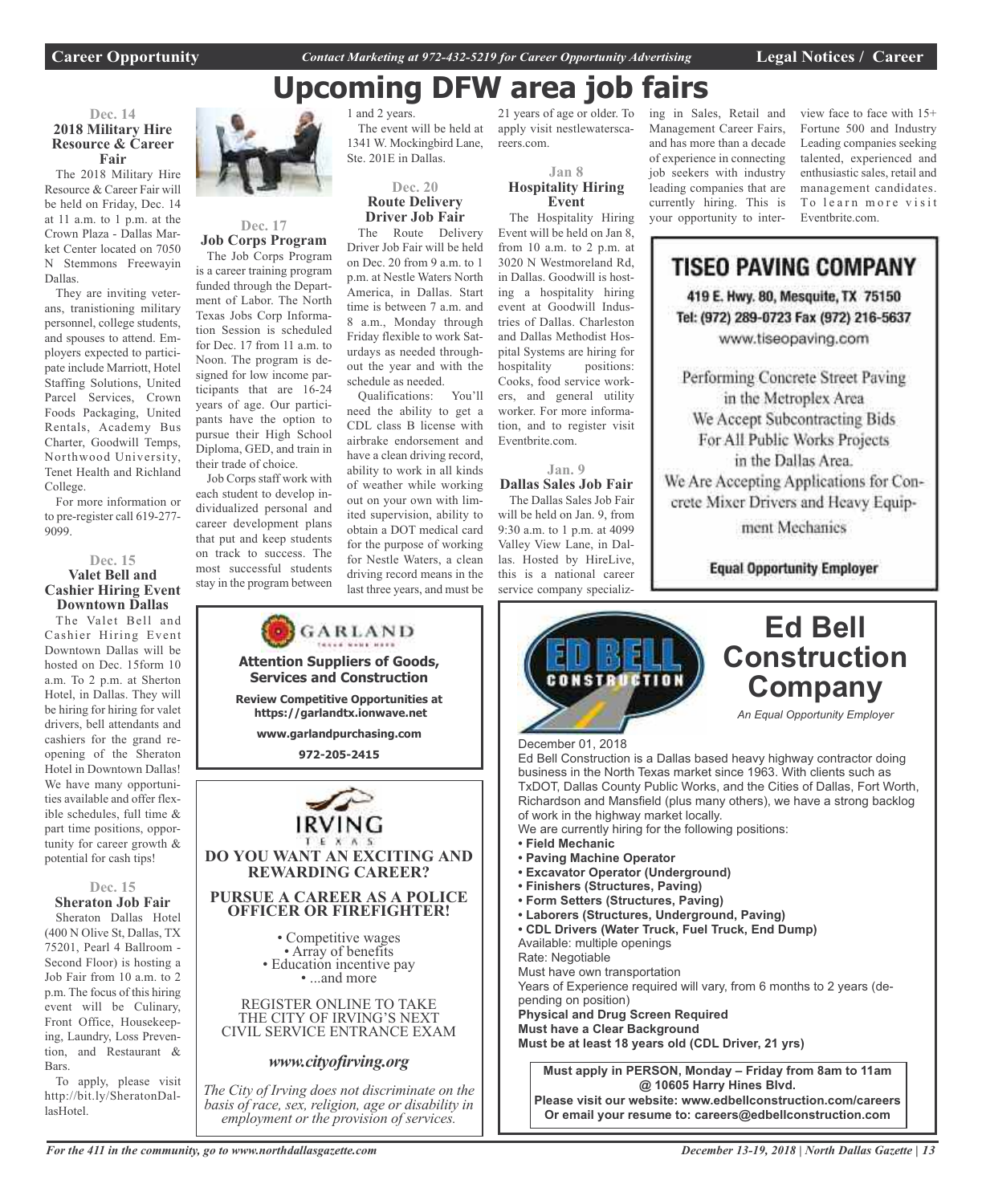### **Church Happenings** *For non-profit advertising rates, contact NDG Marketing at 972-432-5219*

### **BETHEL BIBLE FELLOWSHIP, CARROLLTON (A PLACE TO BELONG)**

*NOTICE: This time of the year, especially, Pastor Woodson serves the community by providing "Professional Therapy and Counseling Services" on a "Sliding Fee" scale. To schedule an appointment call the Pastoral Counseling Center at 972-526-4525 or email the church at www. b e t h e l b i b l e f e lloswhip.org*

#### **December 16, 9:45 a.m.**

Please join us in our quiet time, "Prayer and Meditation" followed by Morning Worship. You will be blessed and inspired as we celebrate service to God, our community and all mankind. Also, you are invited to our Christmas fellowship services and gift exchange party with a "Parade of Salads" (tuna, egg, fruit, chicken, vegetable, etc.) Bethel will provide beverages and water.

### **December 19, 7 p.m.**

Join us in Wednesday's Prayer and Bible Study Class with Senior Pastor Woodson, Pastor Larry Gardner and others conducting a new book study with "Boundaries" when to say yes or how to say no by Dr. Henry Cloud and Dr. John Townsend with supporting chapters and verses. Spiritual maturity is God's desire for you; it's Time to Grow in the Word of God.

Dr. Terrance Woodson, Senior Pastor 1944 E. Hebron Parkway Carrollton, TX 75007 972-492-4300 www.bethelbiblefellowship.org

### **FELLOWSHIP CHRISTIAN CENTER CHURCH IN ALLEN "THE SHIP"**

 $\mathcal{L}$  , and the set of the set of the set of the set of the set of the set of the set of the set of the set of the set of the set of the set of the set of the set of the set of the set of the set of the set of the set

**December 16, 9:45 a.m.** You are invited to join us in our Sunday Morning Services as we praise and wor-

ship God in the Joycie Turner Fellowship Hall, followed by our Worship Services; and bring someone with you, you will be blessed. It's for God's glory and honor.

#### **December 19**

Join us in our Wednesday's 12 Noon-Day Live, Prayer and Bible Study class and/or our Wednesday Night Live, Prayer and Bible Study at 7 p.m. to learn more about God's Word. Be encouraged by God's plan for your maturity and His glory; and most of all; be prepared to grow.

Dr. W. L. Stafford, Sr., Ed. D. Senior Pastor 2450 K Avenue #300 Plano, TX 75074 972-379-3287 www.theship3c.org

### **INSPIRING BODY OF CHRIST CHURCH, Let's Go Fishing! MATTHEW 4:19**

 $\overline{\phantom{a}}$  , and the set of the set of the set of the set of the set of the set of the set of the set of the set of the set of the set of the set of the set of the set of the set of the set of the set of the set of the s

**December 14, 8 p.m.** All men are invited to Men's Ministry meeting each Friday night at 7 p.m., (IBOC promotes proactive male leadership.)

**December 16, 10 a.m.** Don't forget to invite family and friends to join us for our Morning Service as we celebrate our Lord and Savior, Jesus Christ.

**December 17, 7 p.m.** You are invited to Monday School to see what God has to say to us.

### **December 23, 10 a.m.**

**(Every 4th Sunday)** Please join us for Youth Sunday; this is a time where IBOC's youth and millennials get real about their faith.

Pastor Rickie Rush 7701 S Westmoreland Road Dallas, TX 75237 972-372-4262 www.Ibocchurch.org

**MT. OLIVE CHURCH OF PLANO (MOCOP) (Uniting the Body of Christ Among Nations)**

 $\mathcal{L}$  , and the set of the set of the set of the set of the set of the set of the set of the set of the set of the set of the set of the set of the set of the set of the set of the set of the set of the set of the set

**SHILOH MBC IN PLANO (WHERE COMMUNITY BECOMES FAMILY)**

 $\mathcal{L}_\text{max}$  , which is a set of the set of the set of the set of the set of the set of the set of the set of the set of the set of the set of the set of the set of the set of the set of the set of the set of the set of

Dr. Sam Fenceroy, PhD Senior Pastor and Pastor Gloria Fenceroy 300 Chisholm Place Plano, TX 75075 972-633-5511 www.mocop.org

December 16, 10 a.m. Join us for Morning Wor-

p.m. for our Brazilian

**December 19, 7 p.m.** You're invited to our Wednesday's Bible Study class; you will learn what God has to say to us. Come to be encouraged by God's plan for your spiritual growth and His glory.

Church.

*Church Happenings is a weekly calendar of religious services produced by the North Dallas Gazette. To make additions or corrections to the calendar, contact: religion@northdallasgazette.com*

### **Cemetary Space Broker will make you offer on your cemetery plot**



• Inherited plot and can't sell it? • Bought plot years ago and your plans have changed? • Singles space or Side by Side spaces is okay. We will make you a "cash offer" on your cemetery plot today! If you get voice mail-leave message phone number and information on cemetery space. We will get back to you

**Call Us Today!!!!!!!! 972.432.5219**

ship Service as we praise and worship God for His Honor and His glory. Don't forget to comeback at 7 Come and connect to God through Shiloh; grow in Christ through the study of God's Word; and Serve God through service to each other and to the world. John 12:26.

#### **December 16, 10 a.m.**

You are invited to join us for our Morning Worship Services in our 8 am and/or our 11 am Worship Services. Sunday School will start at 8:30 a.m. We would love to have you at all our worship services.

opportunities for motivation and growth; join us and see. Be blessed of the Lord.

#### **December 19, 7 p.m.**

You're invited to our Wednesday's Bible Study class; you will learn what God has to say to us. Come to be encouraged by God's plan for your spiritual growth and His glory.

Our church ministries offer www.smbcplano.org Dr. Isaiah Joshua, Jr. Senior Pastor 920 E. 14th Street Plano, TX 75074 972-423-6695



Kedra A. Flowers CPA PC www.IRSsafe.com

NDG now has a "Special Advertising Package" for churches and non-profit organizations that need to let the community know about your Special Event.

### Opportunity You Can Measure...

### **Church Events**

- Church Anniversary
- Pastor's Anniversary
- Women's Day
- Men's Day

### **Non-Profit Org. Events**

- Fundraisers
- (Concerts)
- Special Events
- (Personal or Community)

### Special Rate \$199

(Black & White, per insertion) Ad size - 4.905"x 6"(Quarter Page, B&W) (NOTE: Color Ad \$75 extra per inserion) Production disclaimer - NDG ad meake-ready is not included in promotion. Layout/production of "copy ready"ad will be a nominal extra cost. E-mail ad copy to: Marketing@NorthDallasGazette.com or call our Marketing Department today!

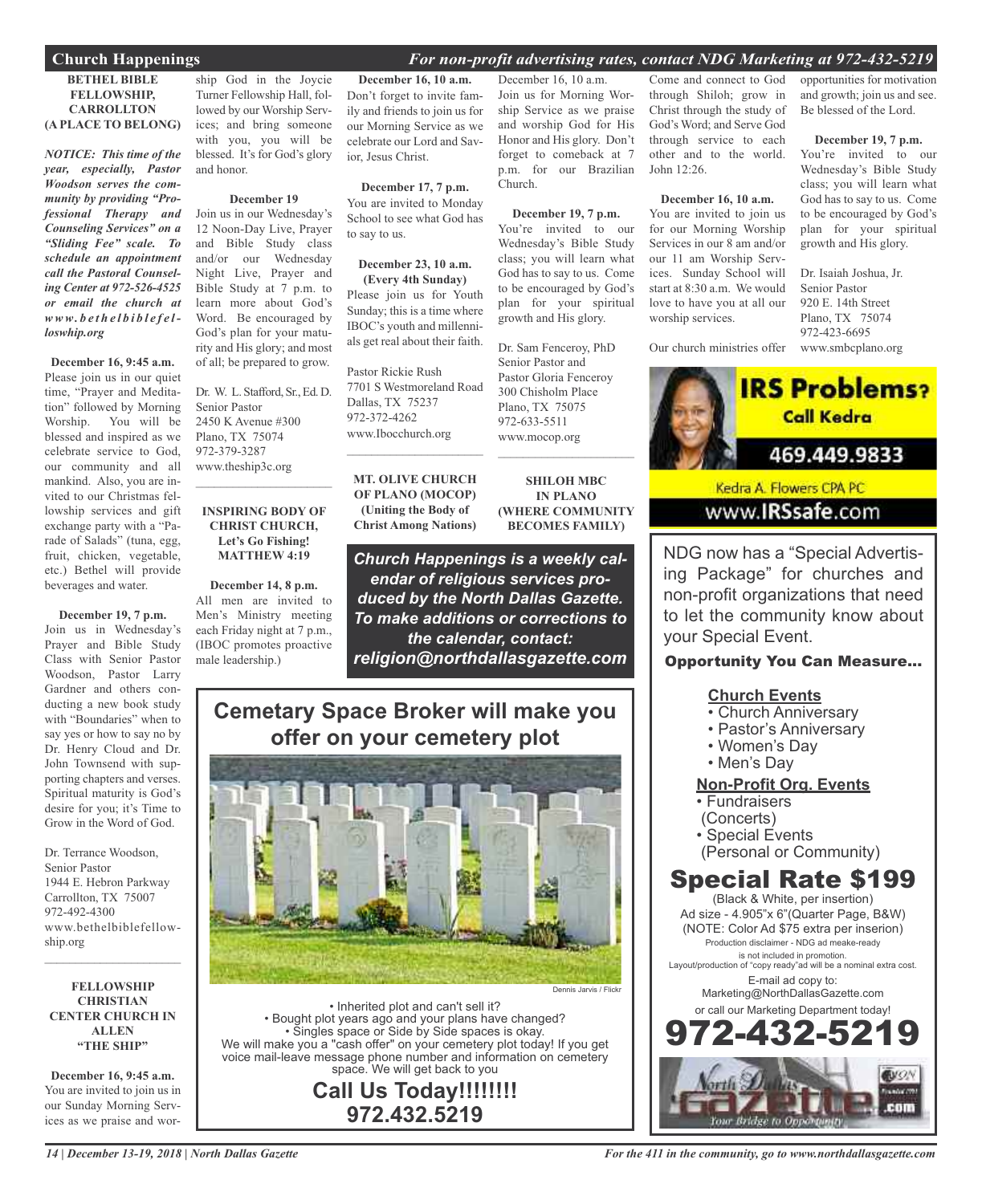

*Send email to: businessoffice@ northdallasgazette.com to sign up for Sister Tarpley's weekly electronic newsletter.*

*(Editor's Note: We are sharing with you a holiday column from Sis. Tarpley published December 15, 2016.)*

This Holiday Season, if you think that you're not important to God, ponder this:

An elderly woman had two large pots, each hung on the ends of a pole, which she carried across her neck.

One pot had a crack in it while the other was perfect and always delivered a full portion of water.

At the end of the walk from the stream to the house, the cracked pot arrived half full. For two years this went on daily, with the woman bringing home only one and a half pots of water.

The perfect pot was proud of its accomplishments. But the cracked pot was ashamed of its own imperfection, and miserable that it could only do half of what it had been made to do.

After two years of what it perceived to be bitter failure, it spoke to the woman. "I'm ashamed of myself; this crack in my side causes water to leak all the way back to your house."

The old woman smiled, "Did you notice that there are flowers on your side of the path, but not on the other pot's side?"

"I have always known about your flaw, so I planted flower seeds on your side of the path, and every day while we walk back, you watered them.

For two years I have been able to pick these beautiful flowers to decorate the table. Without you being just the way you are, there would not be this beauty to

grace the house."

Each of us has our own unique flaw. But it's the cracks and flaws we each have that make our lives interesting and rewarding.

You must take each person for what they are and look for the good in them.

Smell the flowers on your side of the path. Live, Give, Love and Be Thankful! ---

**Stop Making Excuses!** You will give your life for something – the question is what? Sports, a hobby, fame, wealth; these do not bring lasting satisfaction.

Service is the pathway to joy and fulfillment. It's through ministry that we find meaning; life is meant for ministry.

As we serve God's purposes, our lives take on eternal importance. Paul writes, "all this makes you more significant, not less, because of what you are a part of. (1 Corinthians 12:14, 19).

## **A cracked pot**

volved in something greater than yourself you just exist, God wants you to learn to love and serve others unselfishly.

He wants you to make a difference in His world: What matter is not how long you live, but how effectively

If you aren't in-you live!If you're not involved in God's service what's your excuse? Abraham was old. Jacob

was insecure. Leah was unattractive. Joseph was abused. Moses stuttered. Gideon was poor. Samson was co-dependent. Rehab was immoral. David had an

affair resulting in all kinds of family problems. Elijah was suicidal. Jeremiah was depressed. Jonah was reluctant. Naomi was a widow. John the Baptist was eccentric. Peter was impulsive. Martha worried a lot. The Samaritan woman had several failed marriages. Zacchaeus was crooked Thomas had doubts. Paul had poor health and Timothy was timid.

That's quite a variety of misfits, yet God used each of them – and He will use you too, if you stop making excuses.



*Philip Lott, the youngest of Sister Tarpley's grandchildren is now in Hebron High School, 2018*





Shiloh Missionary Baptist Church



## **HUD Approved Home Buyers Éducation Class**

https://www.aventbrite.com/preview?eid=80609127282

8 Hours Class 9:00am til 5:00pm

**Lunch Is Provided!** 

\*Receive Your Home Buver Education Certificate\* The Certificate Can Be Used with The Down Payment Assistance Program In Dallas, Grand Prairie and Surrounding Areas!

The Cost of the HUD Approved Home Buyers Education Class \$35.00 /Individual ~ \$50.00 /Couple.

### **REGISTER NOW**

First Ten People To Register Get A Gift Card! ALL PARTICIPANTS RECEIVE FREE HOUSEWARMING GIFT! Call: 214.638.2227

*For the 411 in the community, go to www.northdallasgazette.com*

*December 13-19, 2018 | North Dallas Gazette | 15*